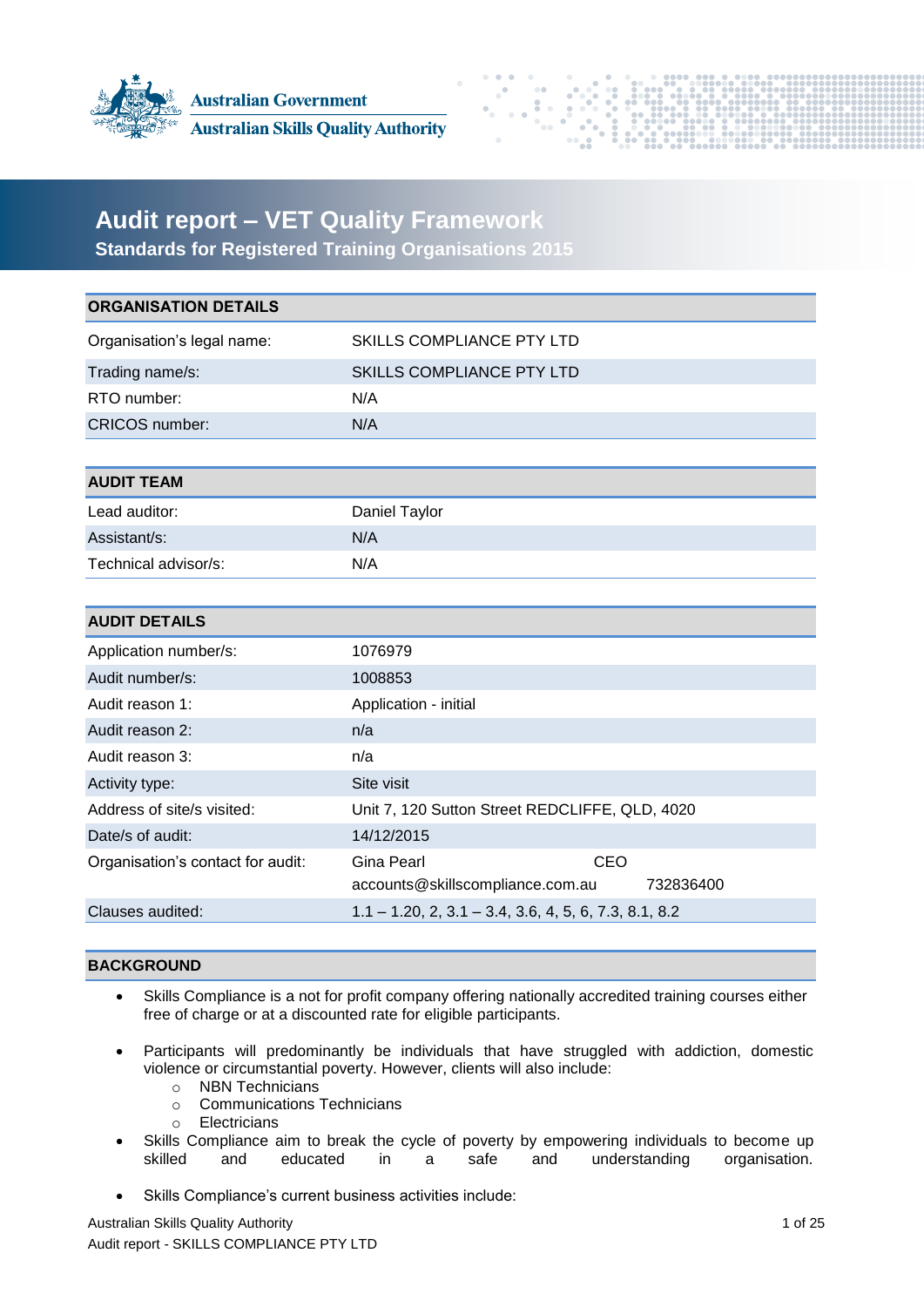- o Writing Telecommunications course material for Skilled Group.
- o Developing course material for the security, aviation, transport and logistics industries.
- o Developing a learning management system.
- o Delivery of training through partnership arrangements (TAE40110).
- The organisation intends to use a blended delivery model comprising, E-Learning online selfpaced study, Workplace practical hours, Workplace or in house practical assessment.
- The three units below were selected by Skills compliance to allow students to gain specific endorsements to industry required licences. These include:
	- o ICTCBL3009B Install, terminate and certify structured cabling installation.
	- o ICTCBL216B Install maintain and modify customer premises communications cabling (ACMA restricted rule)
	- o ICTCBL2137B Install maintain and modify customer premises communication cabling (ACMA open rule)

once completed, will allow registration and application to the Australian communication and media authority (ACMA) to obtain Open and restricted cabling licences.

- The three units below were selected in conjunction will industry consultation with regards to the installation of the National Broadband Network (NBN).
	- o ICTEDU3053A Train customers in new technologies
	- o ICTCBL3049A Install systems and equipment on customer premises
	- o ICTTEN2219A Install and test internet protocol devices in convergence networks

#### **Total number of current enrolments in RTO as at audit date:**

 $\bullet$  N/A

## **AUDIT SAMPLE**

| Code     | <b>Training products</b>                                                                 | Mode/s of delivery / Current enrolments<br>assessment* | (If not yet on scope, record<br>N/A) |
|----------|------------------------------------------------------------------------------------------|--------------------------------------------------------|--------------------------------------|
| ICT30213 | Certificate III in Telecommunications                                                    | Mixed                                                  | N/A                                  |
|          | *Apprenticeship Traineeship Face to face Distance Online Workplace Mixed Other (specify) |                                                        |                                      |

\*Apprenticeship, Traineeship, Face to face, Distance, Online, Workplace, Mixed, Other (specify)

| <b>INTERVIEWEES</b>                                        |                                |                                                      |  |
|------------------------------------------------------------|--------------------------------|------------------------------------------------------|--|
| <b>Position</b><br><b>Training products</b><br><b>Name</b> |                                |                                                      |  |
| Gina Pearl                                                 | CEO                            | N/A                                                  |  |
| Laurie Radcliffe                                           | RTO Manager                    | Certificate III in<br>ICT30213<br>Telecommunications |  |
| Ed Spink                                                   | Consultant                     | N/A                                                  |  |
| Kelly Witana                                               | <b>Student Services</b>        | N/A                                                  |  |
| Alyssa Dicinoski                                           | <b>Student Liaison Officer</b> | N/A                                                  |  |
| Natasha McLennan                                           | Finance                        | N/A                                                  |  |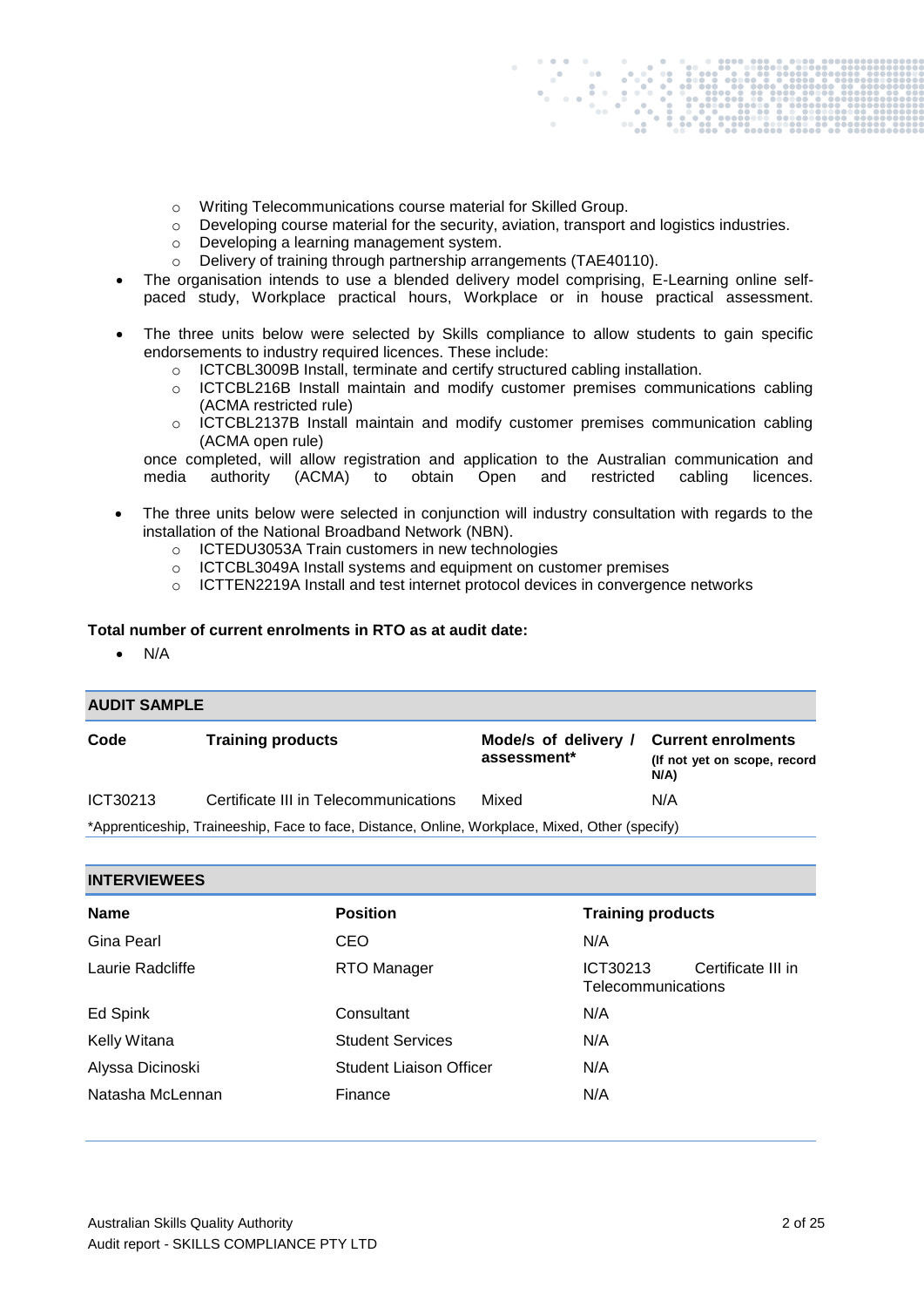#### **ORIGINAL FINDING AT TIME OF AUDIT**

#### **Audit finding as at 15/12/2015: Compliant**

- The level of non-compliance considers the potential for an adverse impact on the quality of training and assessment outcomes for students.
- If non-compliance has been identified, this audit report describes evidence of the noncompliance.
- Refer to notification of non-compliance for information on providing further evidence of compliance.

#### **AUDIT FINDING FOLLOWING ANALYSIS OF RECTIFICATION EVIDENCE**

#### **Audit finding following analysis of additional evidence provided on dd/mm/yyyy: n/a**

| <b>AUDIT FINDING BY STANDARD</b> |                         |                                        |  |  |
|----------------------------------|-------------------------|----------------------------------------|--|--|
| <b>Standard</b>                  | <b>Original finding</b> | <b>Finding following rectification</b> |  |  |
| Standard 1                       | Compliant               | n/a                                    |  |  |
| Standard 2                       | Compliant               | n/a                                    |  |  |
| Standard 3                       | Compliant               | n/a                                    |  |  |
| Standard 4                       | Compliant               | n/a                                    |  |  |
| Standard 5                       | Compliant               | n/a                                    |  |  |
| Standard 6                       | Compliant               | n/a                                    |  |  |
| Standard 7                       | Compliant               | n/a                                    |  |  |
| Standard 8                       | Compliant               | n/a                                    |  |  |

### **ABOUT THIS REPORT**

This report details findings against the *Standards for Registered Training Organisations 2015*.

The evidence guidance included against each clause is designed to guide the auditor and RTO on the requirements of the clause. The evidence guidance is not designed to limit the audit findings and there may be other factors an auditor takes into consideration when determining whether compliance has been demonstrated.

Where evidence of non-compliance is identified, the '*Reasons for finding of non-compliance*' section of the report will document the issues that were considered in the formulation of a finding of noncompliance.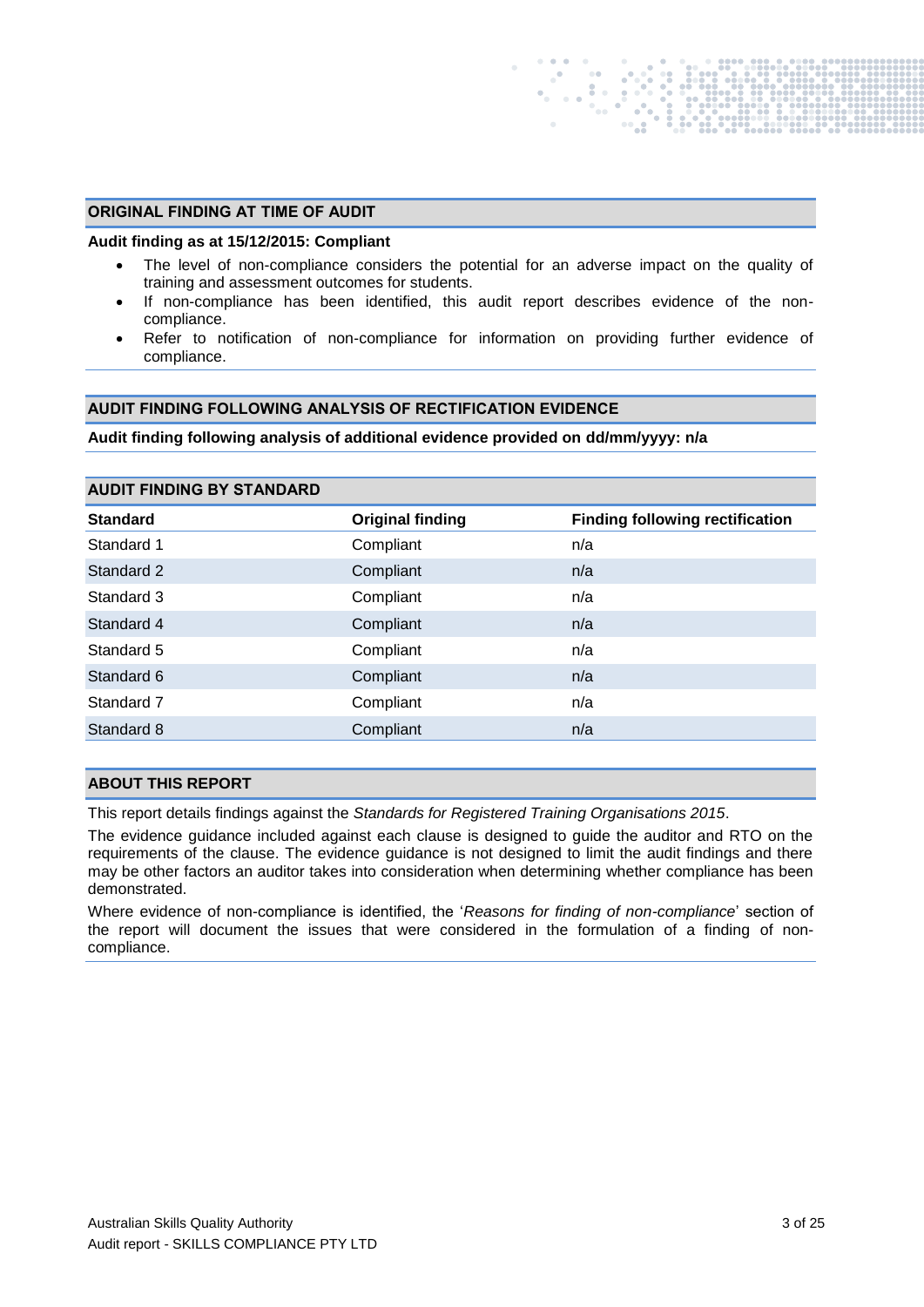#### **STANDARD 1 The RTO's training and assessment strategies and practices are responsive to industry and learner needs and meet the requirements of training packages and VET accredited courses. To be compliant with Standard 1 the RTO must meet the following:**

#### <span id="page-3-0"></span>**Clause 1.1**

**The RTO's training and assessment strategies and practices, including the amount of training they provide, are consistent with the requirements of training packages and VET accredited courses and enable each learner to meet the requirements for each unit of competency or module in which they are enrolled.**

| <b>Original finding: Compliant</b>                                                                                                                                                                                      | Following rectification: n/a |              |   |     |
|-------------------------------------------------------------------------------------------------------------------------------------------------------------------------------------------------------------------------|------------------------------|--------------|---|-----|
| <b>Evidence guidance</b>                                                                                                                                                                                                |                              | Υ            | N | N/A |
| A training and assessment strategy (or strategies) was provided for each training<br>product sampled                                                                                                                    |                              | $\boxtimes$  |   |     |
| Each strategy is consistent with the requirements of the training product                                                                                                                                               |                              |              |   |     |
| Each strategy provides a framework to guide the learning requirements and the<br>training and assessment arrangements of each training product – the macro level<br>requirements of the learning and assessment process |                              | $\bowtie$    |   |     |
| Each strategy identifies an amount of training to be provided to learners that is<br>consistent with the requirements of the training product                                                                           |                              | $\mathbb{X}$ |   |     |
| Each strategy has been consistently implemented                                                                                                                                                                         |                              |              |   |     |

#### **Clause 1.2**

**For the purposes of [Clause 1.1,](#page-3-0) the RTO determines the amount of training they provide to each learner with regard to:**

- **a) the existing skills, knowledge and the experience of the learner;**
- **b) the mode of delivery; and**
- **c) where a full qualification is not being delivered, the number of units and/or modules being delivered as a proportion of the full qualification.**

**Original finding: Compliant <b>Following rectification:**  $n/a$ 

| <b>Evidence guidance</b> |  | N |
|--------------------------|--|---|
|                          |  |   |

For each training product sampled, the amount of training to be provided identified in each strategy is consistent with:

| the existing skills, knowledge and experience of learners |     |  |
|-----------------------------------------------------------|-----|--|
| • the mode/s of delivery                                  | IXI |  |
| the number of units and/or modules being delivered        | M   |  |

## **Clause 1.3**

**The RTO has, for all of its scope of registration, and consistent with its training and assessment strategies, sufficient:**

**a) trainers and assessors to deliver the training and assessment;** 

**b) educational and support services to meet the needs of the learner cohort/s undertaking the training and assessment;**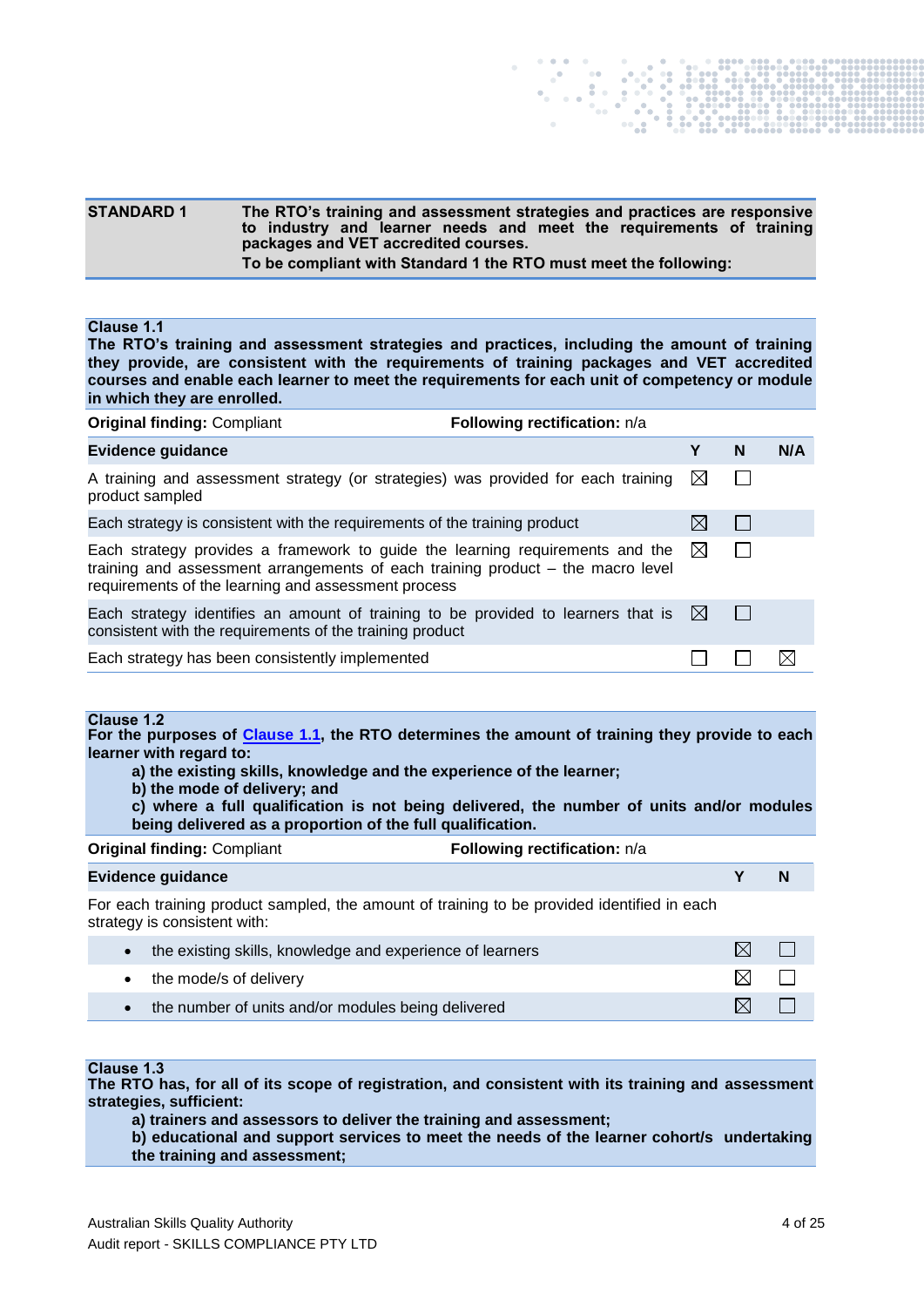**c) learning resources to enable learners to meet the requirements for each unit of competency, and which are accessible to the learner regardless of location or mode of delivery; and**

**d) facilities, whether physical or virtual, and equipment to accommodate and support the number of learners undertaking the training and assessment.**

| <b>Original finding: Compliant</b> | Following rectification: n/a |
|------------------------------------|------------------------------|
|------------------------------------|------------------------------|

|           | <b>Evidence guidance</b>                                                                                                                  |             | N |
|-----------|-------------------------------------------------------------------------------------------------------------------------------------------|-------------|---|
|           | For all training products sampled, there are sufficient:                                                                                  |             |   |
|           | trainers and assessors                                                                                                                    |             |   |
| ٠         | educational and support services to meet the needs of learners                                                                            |             |   |
| $\bullet$ | learning resources that address the requirements of all components of the<br>relevant training product and are accessible to all learners | $\boxtimes$ |   |
| $\bullet$ | facilities and equipment to accommodate the number of learners                                                                            |             |   |
|           | Consistency is evident between each strategy and the above resources                                                                      |             |   |
|           |                                                                                                                                           |             |   |

#### **Clause 1.4 The RTO meets all requirements specified in the relevant training package or VET accredited**

| course.                                                                                                                             |   |   |              |
|-------------------------------------------------------------------------------------------------------------------------------------|---|---|--------------|
| <b>Original finding: Compliant</b><br>Following rectification: n/a                                                                  |   |   |              |
| <b>Evidence guidance</b>                                                                                                            | Y | N | N/A          |
| Training and assessment strategies and resources are consistent with the $\square$<br>requirements of each training product sampled |   |   |              |
| Training and assessment practices are consistent with the requirements of each $\Box$<br>training product sampled                   |   |   | $\mathbf{1}$ |

| Clause 1.5<br>The RTO's training and assessment practices are relevant to the needs of industry and informed<br>by industry engagement.                                                |                                     |           |     |
|----------------------------------------------------------------------------------------------------------------------------------------------------------------------------------------|-------------------------------------|-----------|-----|
| <b>Original finding: Compliant</b>                                                                                                                                                     | Following rectification: n/a        |           |     |
| <b>Evidence guidance</b>                                                                                                                                                               |                                     | Υ         | N   |
| Training and assessment practices are informed by and consistent with the outcomes from<br>industry engagement strategies                                                              |                                     | $\bowtie$ |     |
|                                                                                                                                                                                        |                                     |           |     |
| Clause 1.6<br>The RTO implements a range of strategies for industry engagement and systematically uses the<br>outcome of that industry engagement to ensure the industry relevance of: |                                     |           |     |
| a) its training and assessment strategies, practices and resources; and<br>b) the current industry skills of its trainers and assessors.                                               |                                     |           |     |
| <b>Original finding: Compliant</b>                                                                                                                                                     | <b>Following rectification:</b> n/a |           |     |
| Evidence guidance                                                                                                                                                                      | Υ                                   | N         | N/A |
| A range of industry engagement strategies have been developed                                                                                                                          | $\bowtie$                           |           |     |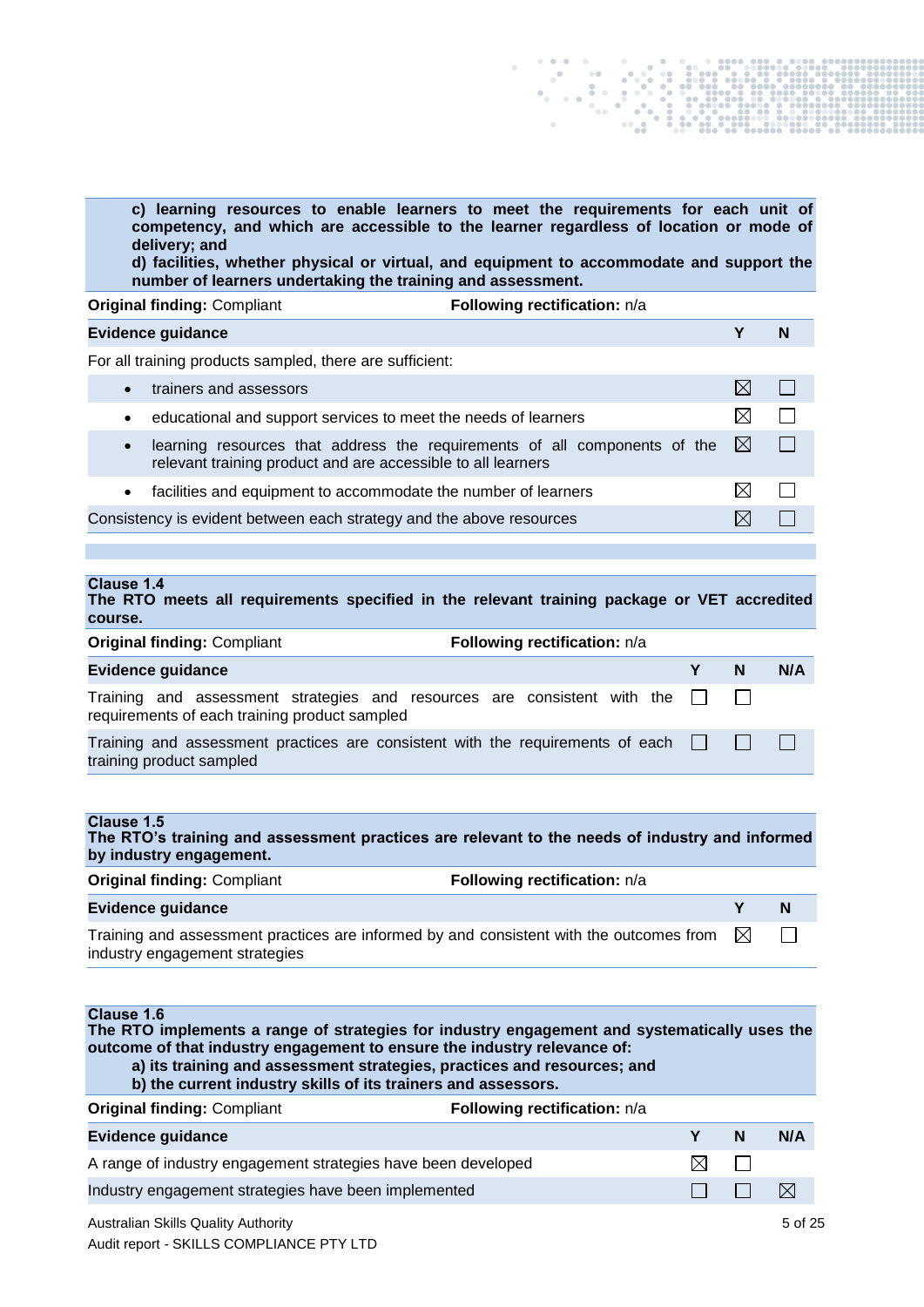Outcomes from industry engagement strategies have been systematically used to inform:

|           | training and assessment strategies                                    |  |      |
|-----------|-----------------------------------------------------------------------|--|------|
|           | training and assessment practices                                     |  | -IXI |
| $\bullet$ | resources, including facilities and equipment                         |  |      |
|           | current industry skills required to be held by trainers and assessors |  |      |

## **Clause 1.7**

**The RTO determines the support needs of individual learners and provides access to the educational and support services necessary for the individual learner to meet the requirements of the training product as specified in training packages or VET accredited courses.**

| <b>Original finding: Compliant</b>                                                                                                       | Following rectification: n/a |     |      |
|------------------------------------------------------------------------------------------------------------------------------------------|------------------------------|-----|------|
| <b>Evidence guidance</b>                                                                                                                 |                              |     | N    |
| Support needs of learners have been identified                                                                                           |                              | Γ×Ι |      |
| Learners have access to educational and support services necessary for them to meet the<br>requirements of the relevant training product |                              | IXI | - 13 |

## **Clause 1.8**

**The RTO implements an assessment system that ensures that assessment (including recognition of prior learning):**

**a) complies with the assessment requirements of the relevant training package or VET accredited course; and**

**b) is conducted in accordance with the Principles of Assessment contained in Table 1.8-1 and the Rules of Evidence contained in Table 1.8-2.**

|  | <b>Original finding: Compliant</b> |
|--|------------------------------------|
|  |                                    |

**Following rectification:**  $n/a$ 

| Evidence guidance                                                                                                                                                                                                                                                                                                                     | Υ           | N            | N/A     |
|---------------------------------------------------------------------------------------------------------------------------------------------------------------------------------------------------------------------------------------------------------------------------------------------------------------------------------------|-------------|--------------|---------|
| <b>ICT30213 Certificate III in Telecommunications</b>                                                                                                                                                                                                                                                                                 |             |              |         |
| Assessment meets the assessment requirements of the training package or course.                                                                                                                                                                                                                                                       | $\boxtimes$ | $\mathsf{L}$ |         |
| Assessment appropriately simulates workplace conditions (refer assessment<br>conditions/assessment guidelines)                                                                                                                                                                                                                        |             |              | ⊠       |
| ICTCBL3015A Locate and identify cable system faults                                                                                                                                                                                                                                                                                   |             |              |         |
| Assessment tools consist of:<br>Portfolio of Evidence which includes:<br>$\bullet$<br>Written knowledge assessments (multiple choice)<br>٠<br>Scenarios (practical and written)<br>$\bullet$<br><b>Final Practical Assessment</b><br>$\bullet$<br>Observation checklist<br>$\bullet$<br><b>Assessment Summary Report</b><br>$\bullet$ |             |              |         |
| ICTCBL2137B - Install maintain and<br>modify<br>premises communications<br>customer<br>(ACMA Open Rule)                                                                                                                                                                                                                               |             |              | cabling |
| Assessment tools consist of:                                                                                                                                                                                                                                                                                                          |             |              |         |

Australian Skills Quality Authority 6 of 25 Audit report - SKILLS COMPLIANCE PTY LTD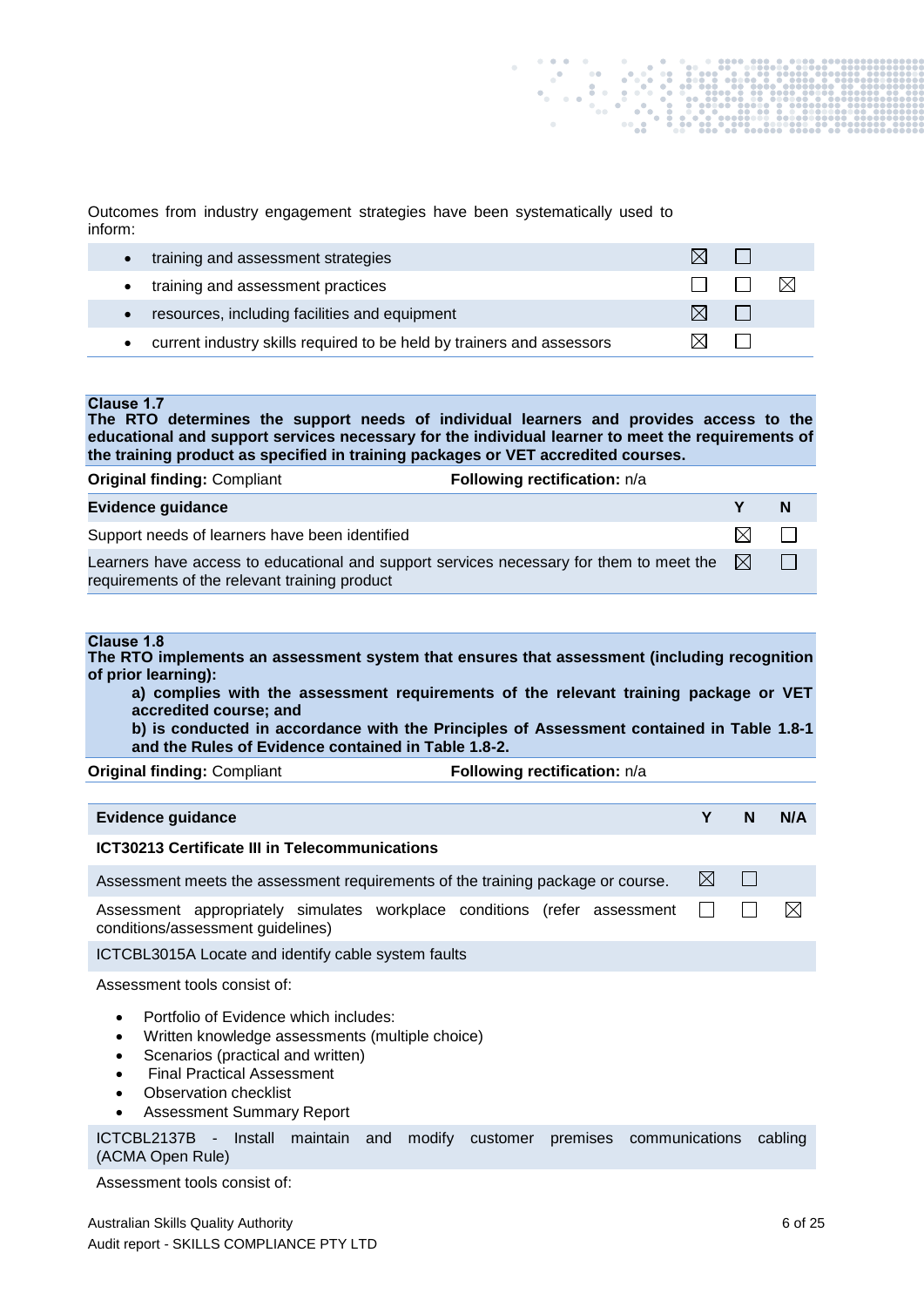- Portfolio of Evidence which includes:
- Written knowledge assessments (multiple choice)
- Scenarios (practical and written)
- Final Practical Assessments
- Final Written Examination
- Observation checklist
- Assessment Summary Report

Principles of Assessment – fairness, flexibility, validity, reliability:

| ICTCBL3015<br>ICTCBL2137<br>B<br>A |               |             |              |                                                                                             |
|------------------------------------|---------------|-------------|--------------|---------------------------------------------------------------------------------------------|
| Y                                  | N             | Y           | $\mathbf N$  | <b>Evidence guidance:</b>                                                                   |
| $\boxtimes$                        |               | $\boxtimes$ |              | Elements addressed (to levels as defined in performance criteria)                           |
| $\boxtimes$                        | $\mathsf{L}$  | ⊠           |              | Knowledge evidence/required knowledge addressed                                             |
| $\boxtimes$                        |               | $\boxtimes$ |              | Performance evidence/required skills addressed                                              |
| $\boxtimes$                        | $\Box$        | ⊠           | $\mathbf{L}$ | Assessment conditions/critical aspects of evidence addressed                                |
| $\boxtimes$                        |               | $\boxtimes$ |              | Context and consistency of assessment addressed to appropriate AQF<br>level                 |
| $\boxtimes$                        |               | $\boxtimes$ |              | Assessment of knowledge and skills is integrated with their practical<br>application        |
| ⊠                                  |               | ⊠           |              | Assessment uses a range of assessment methods                                               |
| $\boxtimes$                        |               | ⊠           |              | Criteria defining acceptable performance are outlined for all instruments                   |
| $\boxtimes$                        | $\mathcal{L}$ | $\boxtimes$ |              | Clear information about assessment requirements is provided (for<br>assessors and students) |
| $\boxtimes$                        |               | $\boxtimes$ |              | Allows for reasonable adjustment and provides for objective feedback                        |
| $\boxtimes$                        |               | $\boxtimes$ |              | Considers dimensions of competency and transferability                                      |

Rules of Evidence – validity, sufficiency, authenticity, currency:

| ICTCBL3015<br>A |   | ICTCBL2137<br>В |   |                           |                                                                                                                  |
|-----------------|---|-----------------|---|---------------------------|------------------------------------------------------------------------------------------------------------------|
| Υ               | N | Y               | N | <b>Evidence guidance:</b> |                                                                                                                  |
| ⋉               |   | ⊠               |   | Validity:                 | Assessment evidence considered has direct relevance<br>to the unit or module's specifications                    |
| $\boxtimes$     |   | ⊠               |   | Sufficiency:              | evidence<br>is<br>Sufficient<br>considered<br>assessment<br>to<br>substantiate a competency judgement            |
| X               |   | ⊠               |   | Authenticity:             | Assessment evidence gathered is the learner's own<br>work                                                        |
| $\bowtie$       |   | ⊠               |   | Currency:                 | include<br>judgements<br>Competency<br>consideration<br>∖of<br>evidence from the present or the very recent past |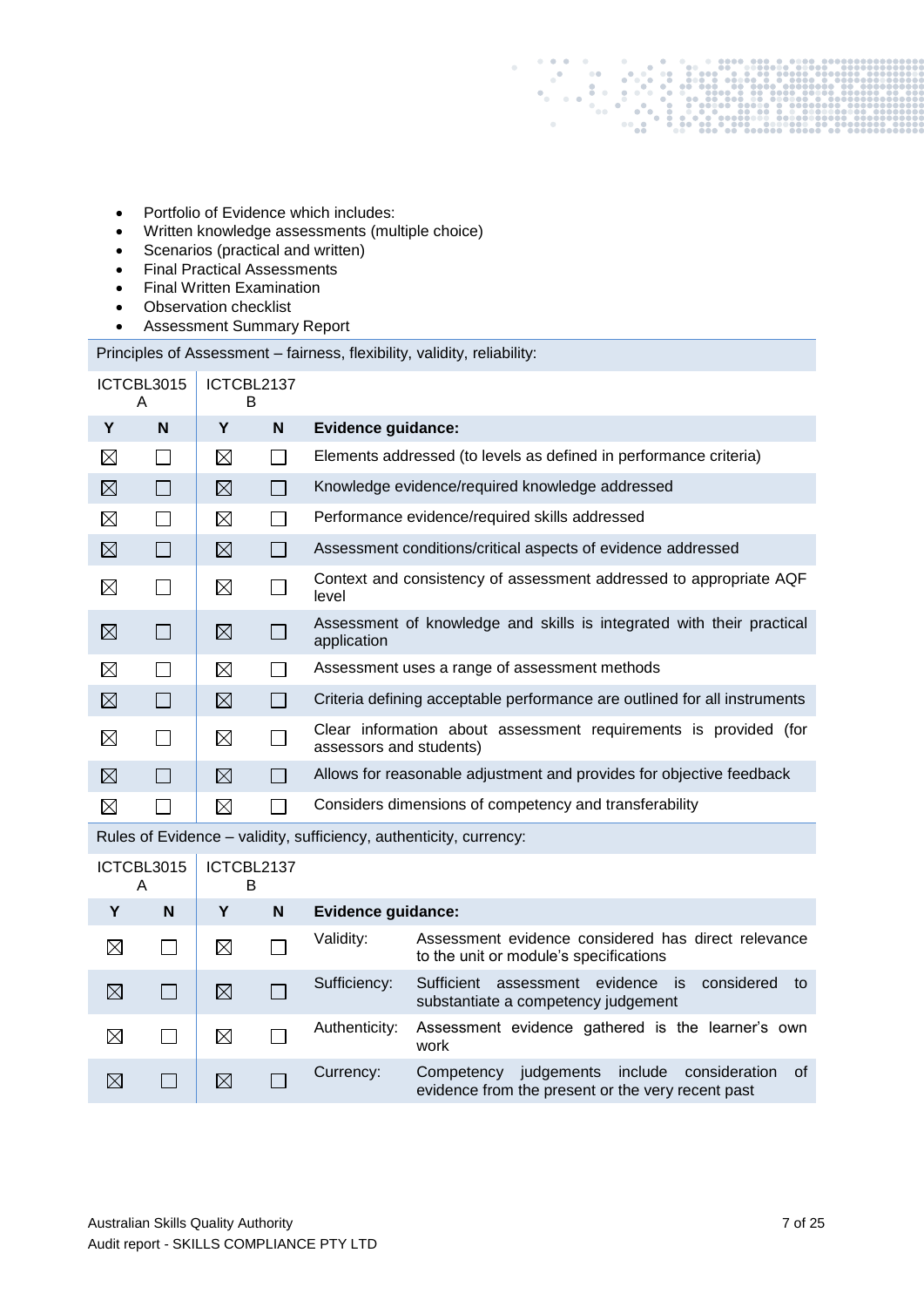#### **Clause 1.9**

**The RTO implements a plan for ongoing systematic validation of assessment practices and judgements that includes for each training product on the RTO's scope of registration:**

- **a) when assessment validation will occur;**
- **b) which training products will be the focus of the validation;**
- **c) who will lead and participate in validation activities; and**
- **d) how the outcomes of these activities will be documented and acted upon.**

| <b>Original finding: Compliant</b>                                                                                             | Following rectification: n/a |   |              |     |
|--------------------------------------------------------------------------------------------------------------------------------|------------------------------|---|--------------|-----|
| <b>Evidence guidance</b>                                                                                                       |                              | Υ | N            | N/A |
| A plan for ongoing systematic validation of assessment has been developed that<br>identifies:                                  |                              |   |              |     |
| when assessment validation will occur for each training product on the $\boxtimes$<br>$\bullet$<br>RTO's scope of registration |                              |   | $\mathbf{L}$ |     |
| who will lead and participate in validation activities<br>$\bullet$                                                            |                              |   |              |     |
| how the validation outcomes will be documented and acted upon<br>$\bullet$                                                     |                              | ⋉ |              |     |
| The plan for validation has been implemented                                                                                   |                              |   |              |     |

The plan for validation has been implemented

#### **Clause 1.10**

**For the purposes of Clause 1.9, each training product is validated at least once every five years, with at least 50% of products validated within the first three years of each five year cycle, taking into account the relative risks of all of the training products on the RTO's scope of registration, including those risks identified by the VET Regulator.**

|                          | <b>Original finding: Compliant</b>                                                                   | Following rectification: n/a |           |  |             |  |  |
|--------------------------|------------------------------------------------------------------------------------------------------|------------------------------|-----------|--|-------------|--|--|
| <b>Evidence guidance</b> |                                                                                                      |                              |           |  | N/A         |  |  |
|                          | The plan for validation of assessment ensures:                                                       |                              |           |  |             |  |  |
| $\bullet$                | all training products will be validated at least once every five years                               |                              |           |  |             |  |  |
| $\bullet$                | at least 50% of training products will be validated in the first three years of<br>the above cycle   |                              | IХ        |  |             |  |  |
| $\bullet$                | relative risk of all training products are taken into account in scheduling<br>validation            |                              | $\bowtie$ |  |             |  |  |
| $\bullet$                | training products identified as high risk by ASQA are taken into account in<br>scheduling validation |                              |           |  | ⊠           |  |  |
| assessment               | The above have been achieved in implementing the plan for validation of                              |                              |           |  | $\boxtimes$ |  |  |

#### **Clause 1.11**

**For the purposes of Clause 1.9, systematic validation of an RTO's assessment practices and judgements is undertaken by one or more persons who are not directly involved in the particular instance of delivery and assessment of the training product being validated, and who collectively have:**

**a) vocational competencies and current industry skills relevant to the assessment being validated;** 

**b) current knowledge and skills in vocational teaching and learning; and** 

**c) the training and assessment qualification or assessor skill set referred to in Item 1 or 3 of Schedule 1.**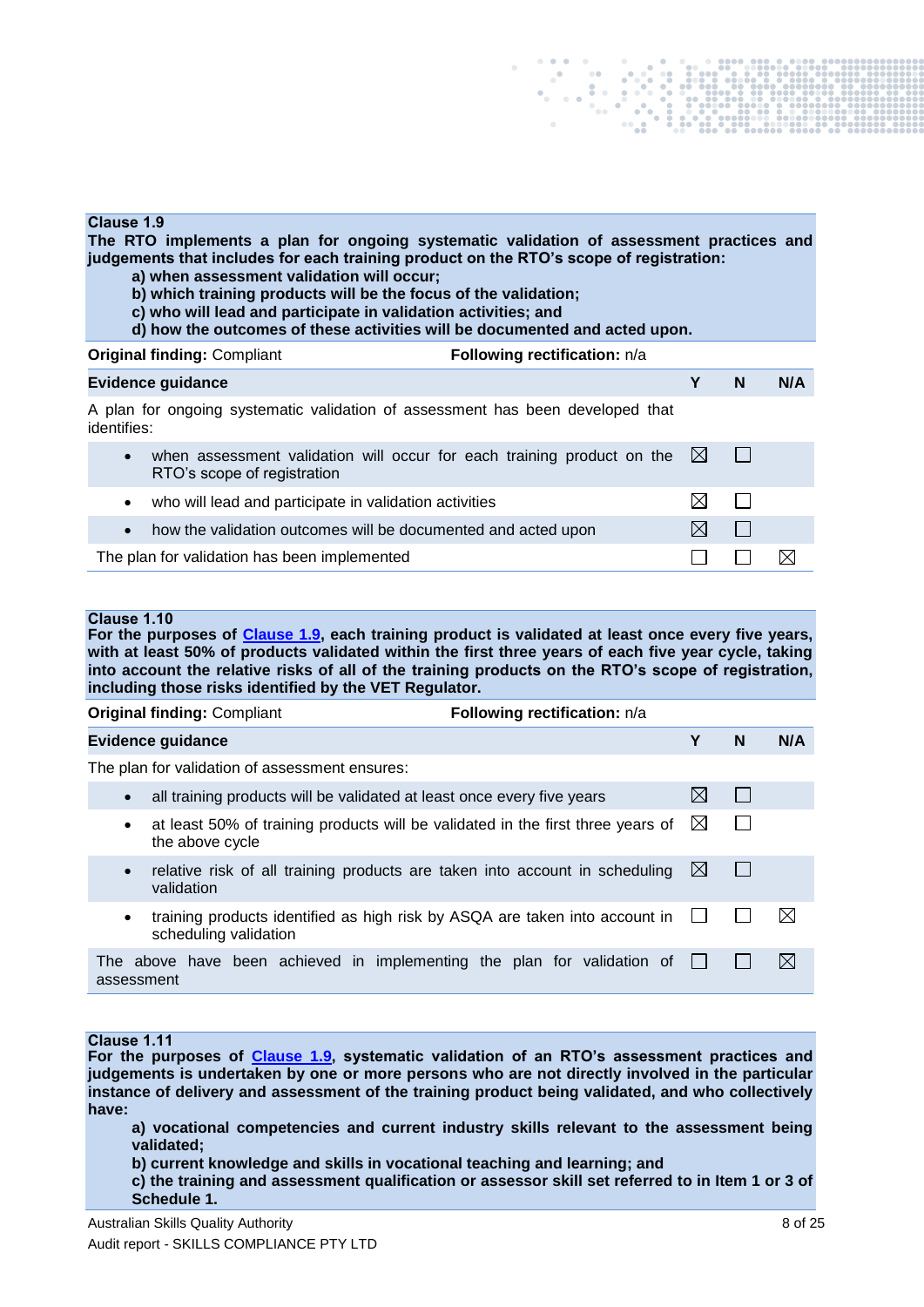|                                                                                                                         | Industry experts may be involved in validation to ensure there is the combination of expertise set<br>out in (a) to (c) above.                            |   |   |  |  |  |  |
|-------------------------------------------------------------------------------------------------------------------------|-----------------------------------------------------------------------------------------------------------------------------------------------------------|---|---|--|--|--|--|
|                                                                                                                         | <b>Original finding: Not audited</b><br>Following rectification: n/a                                                                                      |   |   |  |  |  |  |
|                                                                                                                         | <b>Evidence guidance</b>                                                                                                                                  | Υ | N |  |  |  |  |
| Validation of assessment has been completed for at least one training product.<br>If no, clause is not audited. If yes: |                                                                                                                                                           |   |   |  |  |  |  |
| hold:                                                                                                                   | Validation of assessment has been undertaken by one or more persons who, collectively,                                                                    |   |   |  |  |  |  |
| $\bullet$                                                                                                               | relevant vocational competencies and current industry skills                                                                                              |   |   |  |  |  |  |
| $\bullet$                                                                                                               | current knowledge and skills in VET teaching and learning                                                                                                 |   |   |  |  |  |  |
| $\bullet$                                                                                                               | TAE40110 Certificate IV in Training and Assessment (or its successor) or<br>TAESS00001 Assessor skill set (or its successor)                              |   |   |  |  |  |  |
|                                                                                                                         | Final validation decisions are made by a person who was not directly involved with the<br>delivery and assessment of the training product being validated |   |   |  |  |  |  |

**Clause 1.12 The RTO offers recognition of prior learning to individual learners. Original finding: Compliant <b>Following rectification:**  $n/a$ **Evidence guidance Y N** RPL has been offered to individual learners  $\boxtimes$  $\Box$ 

## **Clause 1.13**

**In addition to the requirements specified in [Clause 1.14](#page-8-0) and [Clause 1.15,](#page-9-0) the RTO's training and assessment is delivered only by persons who have:** 

**a) vocational competencies at least to the level being delivered and assessed;**

**b) current industry skills directly relevant to the training and assessment being provided; and**

**c) current knowledge and skills in vocational training and learning that informs their training and assessment.**

**Industry experts may also be involved in the assessment judgement, working alongside the trainer and/or assessor to conduct the assessment.**

| <b>Original finding: Compliant</b> | Following rectification: n/a |
|------------------------------------|------------------------------|
|------------------------------------|------------------------------|

#### **Evidence guidance**

Each trainer / assessor **must meet all** requirements for each training product being delivered:

<span id="page-8-0"></span>

| Trainer / Assessor name | Training product code/s delivered $1.13$ (a) $\vert$ 1.13 (b) $\vert$ 1.13 (c) |                          |  |  |  |                   |  |                                                                                       |     |  |
|-------------------------|--------------------------------------------------------------------------------|--------------------------|--|--|--|-------------------|--|---------------------------------------------------------------------------------------|-----|--|
|                         |                                                                                |                          |  |  |  |                   |  | Y N Y N Y N                                                                           |     |  |
| Laurie Radcliffe        | <b>Telecommunications</b>                                                      | ICT30213 Certificate III |  |  |  | in $\boxtimes$ 11 |  | $\begin{array}{c c c c c} \hline \text{M} & \text{I} & \text{I} \\\hline \end{array}$ | IXL |  |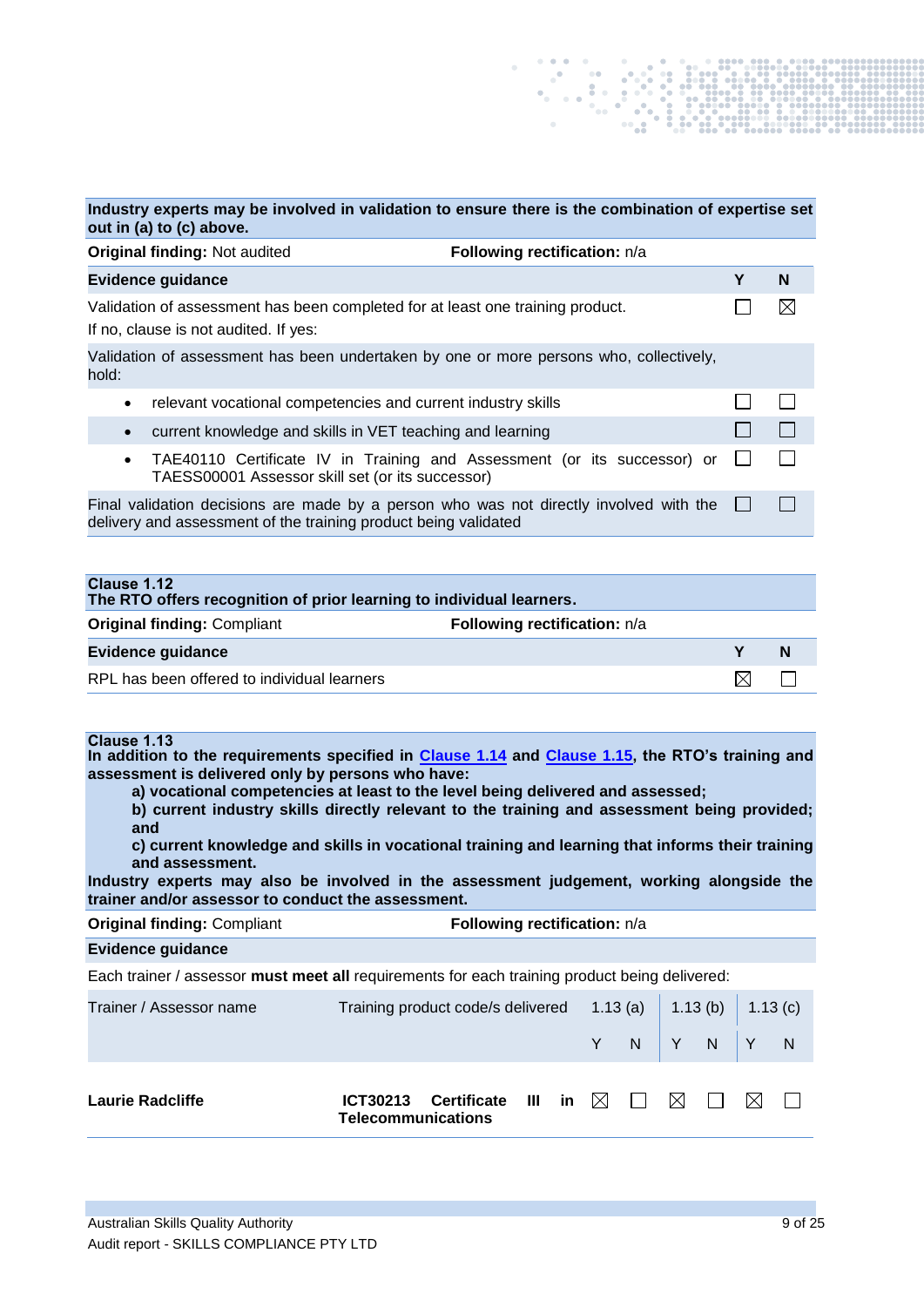| Clause 1.14<br>The RTO's training and assessment is delivered only by persons who have:<br>a) prior to 1 January 2016, the training and assessment qualification specified in Item 1 or<br>Item 2 of Schedule 1, or demonstrated equivalence of competencies; and<br>b) from 1 January 2016, the training and assessment qualification specified in Item 1 or Item<br>2 of Schedule 1. |                                |                              |   |            |                             |   |  |
|----------------------------------------------------------------------------------------------------------------------------------------------------------------------------------------------------------------------------------------------------------------------------------------------------------------------------------------------------------------------------------------|--------------------------------|------------------------------|---|------------|-----------------------------|---|--|
| <b>Original finding: Compliant</b>                                                                                                                                                                                                                                                                                                                                                     |                                | Following rectification: n/a |   |            |                             |   |  |
| <b>Evidence guidance</b>                                                                                                                                                                                                                                                                                                                                                               |                                |                              |   |            | Y                           | N |  |
| VET qualifications of trainers and assessors have been verified                                                                                                                                                                                                                                                                                                                        |                                |                              |   |            |                             |   |  |
| Each trainer / assessor must meet at least one of the following requirements:                                                                                                                                                                                                                                                                                                          |                                |                              |   |            |                             |   |  |
| Trainer / Assessor name                                                                                                                                                                                                                                                                                                                                                                | Schedule 1<br>Item 1<br>Item 2 |                              |   | Schedule 1 | Demonstrated<br>equivalence |   |  |
|                                                                                                                                                                                                                                                                                                                                                                                        | Y                              | N                            | Y | N          | Y                           | N |  |
| Laurie Radcliffe                                                                                                                                                                                                                                                                                                                                                                       |                                |                              |   |            |                             |   |  |

*Schedule 1, Item 1: TAE40110 Certificate IV in Training and Assessment or its successor Schedule 1, Item 2: A Diploma or higher level qualification in adult education*

<span id="page-9-0"></span>

| Clause 1.15<br>Where a person conducts assessment only, the RTO ensures that the person has:<br>a) prior to 1 January 2016, the training and assessment qualification specified in Item 1 or<br>Item 2 or Item 3 of Schedule 1, or demonstrated equivalence of competencies; and<br>b) from 1 January 2016, Item 1 or Item 2 or Item 3 of Schedule 1. |                              |  |   |  |  |  |
|-------------------------------------------------------------------------------------------------------------------------------------------------------------------------------------------------------------------------------------------------------------------------------------------------------------------------------------------------------|------------------------------|--|---|--|--|--|
| <b>Original finding: Not audited</b>                                                                                                                                                                                                                                                                                                                  | Following rectification: n/a |  |   |  |  |  |
| <b>Evidence guidance</b>                                                                                                                                                                                                                                                                                                                              |                              |  | N |  |  |  |
| The RTO uses assessors that conduct assessment only.<br>If no, clause is not audited. If yes:                                                                                                                                                                                                                                                         |                              |  |   |  |  |  |

## **Clause 1.16**

| <b>Ulause</b> 1.10<br>The RTO ensures that all trainers and assessors undertake professional development in the fields<br>of the knowledge and practice of vocational training, learning and assessment including<br>competency based training and assessment. |                              |     |   |
|----------------------------------------------------------------------------------------------------------------------------------------------------------------------------------------------------------------------------------------------------------------|------------------------------|-----|---|
| <b>Original finding: Compliant</b>                                                                                                                                                                                                                             | Following rectification: n/a |     |   |
| <b>Evidence guidance</b>                                                                                                                                                                                                                                       |                              |     | N |
| Trainers and assessors undertake professional development in the knowledge and practice<br>of vocational training, learning and assessment, including competency based training and<br>assessment                                                              |                              | IXI |   |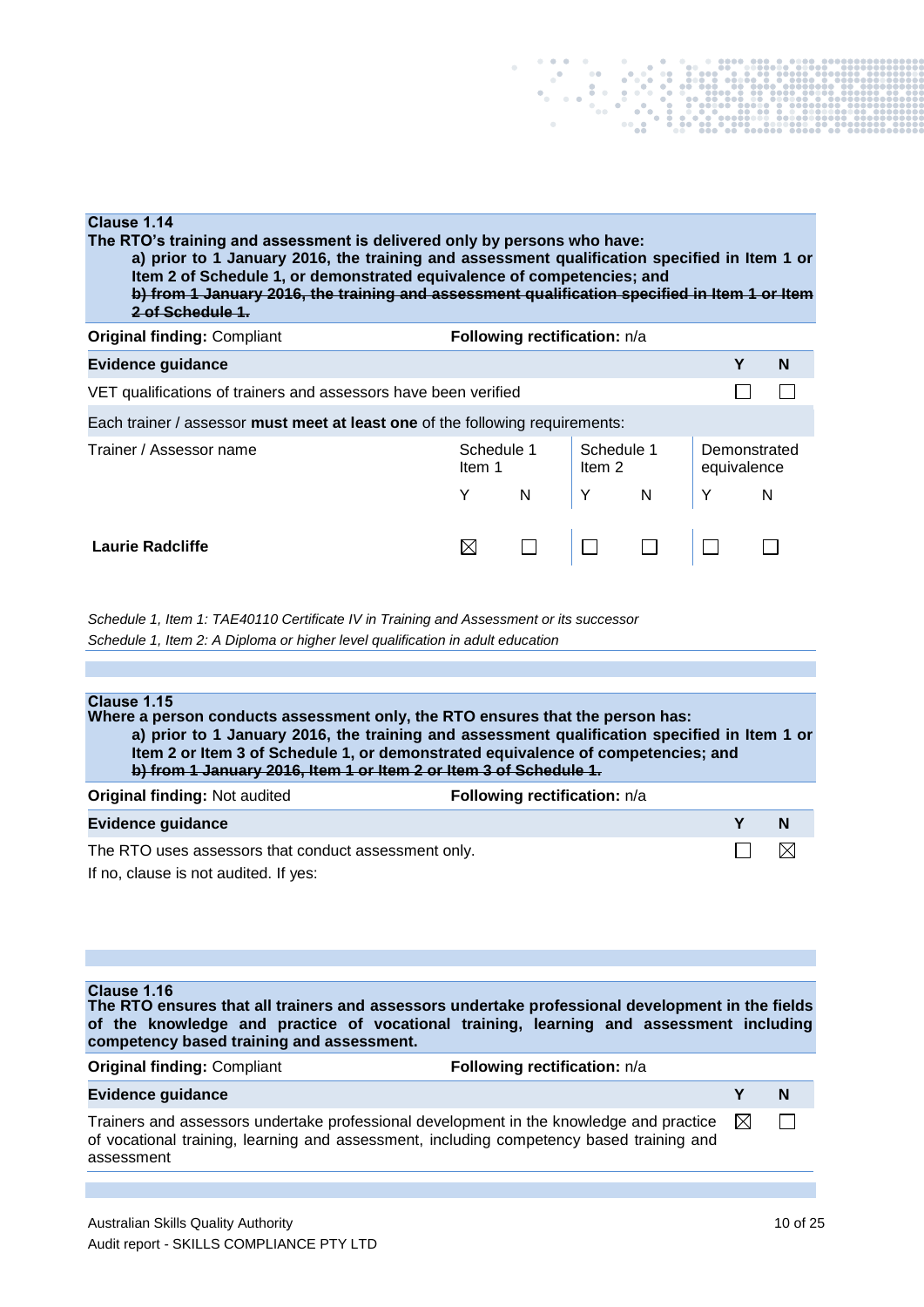#### **Clause 1.17**

**Where the RTO, in delivering training and assessment, engages an individual who is not a trainer or assessor, the individual works under the supervision of a trainer and does not determine assessment outcomes.**

| <b>Original finding: Not audited</b>                                                                                                  | Following rectification: n/a |   |             |
|---------------------------------------------------------------------------------------------------------------------------------------|------------------------------|---|-------------|
| <b>Evidence guidance</b>                                                                                                              |                              |   | -N          |
| People delivering training under supervision are utilised<br>If no, clauses $1.17 - 1.20$ are not audited, go to Clause 1.21. If yes: |                              |   | $\boxtimes$ |
| Supervision is provided by a trainer that meets the requirements of clauses 1.13 and 1.14                                             |                              | . |             |
| People under supervision do not determine assessment outcomes                                                                         |                              |   |             |

#### **Clause 1.18**

**The RTO ensures that any individual working under the supervision of a trainer under Clause 1.17:**

**a) holds the skill set defined in Item 4 of Schedule 1 or, prior to 1 January 2016, is able to demonstrate equivalence of competencies;**

**b) has vocational competencies at least to the level being delivered and assessed; and** 

**c) has current industry skills directly relevant to the training and assessment being provided.**

| <b>Original finding: Not audited</b> | Following rectification: n/a |  |
|--------------------------------------|------------------------------|--|
| <b>Evidence guidance</b>             |                              |  |

#### **Clause 1.19**

**Where the RTO engages an individual under Clause 1.17, it ensures that the training and assessment complies with Standard 1.**

| <b>Original finding: Not audited</b>             | <b>Following rectification:</b> n/a |   |
|--------------------------------------------------|-------------------------------------|---|
| <b>Evidence guidance</b>                         |                                     | N |
| Training and assessment complies with Standard 1 |                                     |   |

## **Clause 1.20**

#### **Without limiting Clauses 1.17 - 1.19, the RTO:**

**a) determines and puts in place:** 

**i) the level of the supervision required; and**

**ii) any requirements, conditions or restrictions considered necessary on the individual's involvement in the provision of training and collection of assessment evidence; and**

**b) ensures that trainers providing supervision monitor and are accountable for all training provision and collection of assessment evidence by the individual under their supervision.**

#### **Original finding:** Not audited **Following rectification:**  $n/a$

#### **Evidence guidance Y N**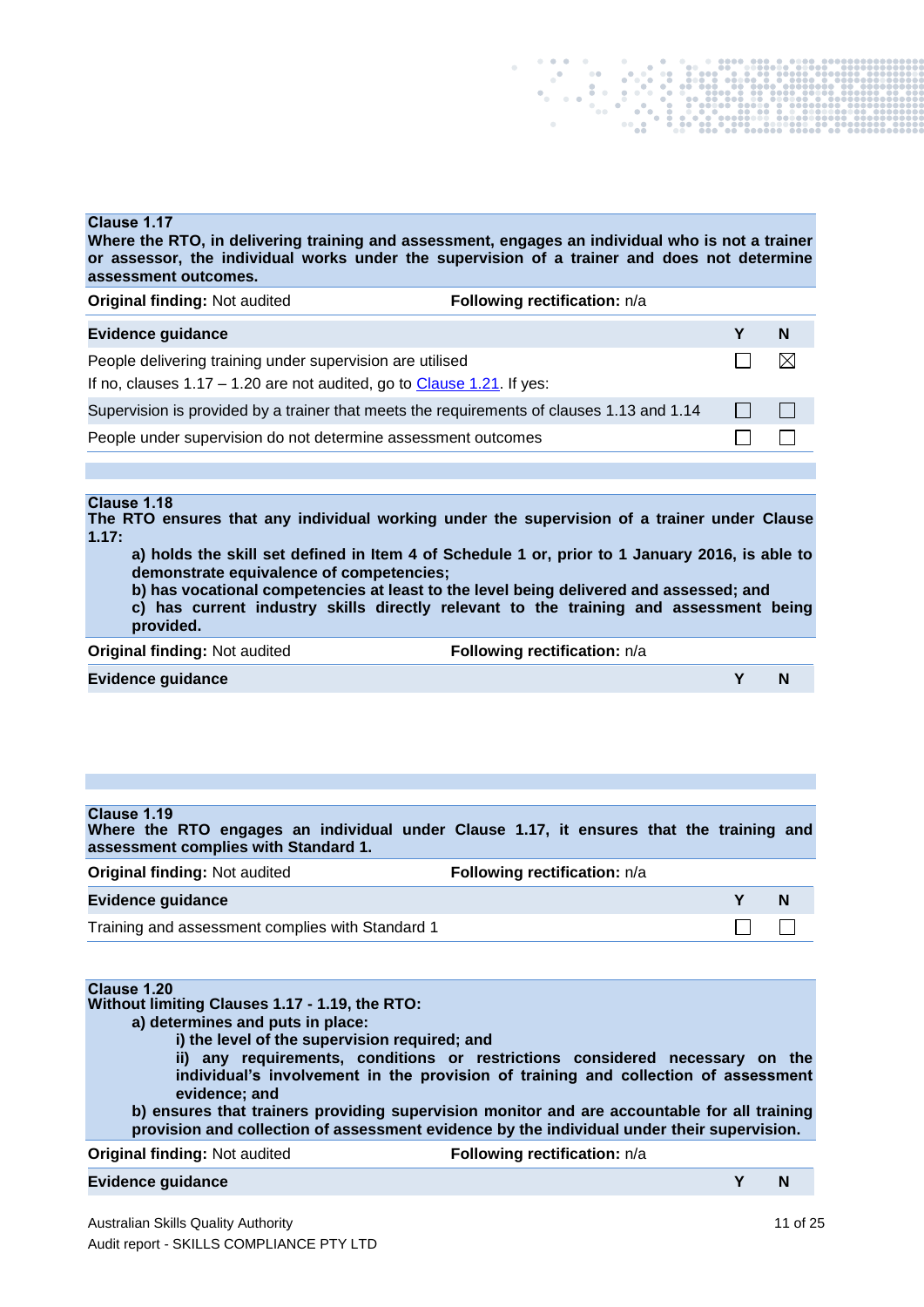<span id="page-11-0"></span>

| Supervision arrangements have been identified                                                                                                                                                                                                                                                                                                                                                              |   |   |
|------------------------------------------------------------------------------------------------------------------------------------------------------------------------------------------------------------------------------------------------------------------------------------------------------------------------------------------------------------------------------------------------------------|---|---|
| People delivering training under supervision have been monitored by the supervising trainer                                                                                                                                                                                                                                                                                                                |   |   |
|                                                                                                                                                                                                                                                                                                                                                                                                            |   |   |
| Clause 1.21<br>Prior to 1 January 2016, to deliver any AQF qualification or skill set from the Training and<br>Education Training Package (or its successor) the RTO must ensure all trainers and assessors<br>delivering the training and assessment:<br>a) hold the training and assessment qualification at least to the level being delivered; or<br>b) have demonstrated equivalence of competencies. |   |   |
| <b>Original finding: Not audited</b><br><b>Following rectification:</b> n/a                                                                                                                                                                                                                                                                                                                                |   |   |
| <b>Evidence guidance</b>                                                                                                                                                                                                                                                                                                                                                                                   | Υ | N |
| A TAE qualification or skill set is included in the audit scope                                                                                                                                                                                                                                                                                                                                            |   |   |

If no, clause is not audited. If yes:

#### **Clause 1.22**

**From 1 January 2016, to deliver any AQF qualification or skill set from the Training and Education Training Package (or its successor) the RTO must ensure all trainers and assessors delivering the training and assessment hold the training and assessment qualification at least to the level being delivered.**

**Note: from 1 January 2017, the requirements set out in Clause 1.22 continue to apply to any other AQF qualification or skill set from the Training and Education Training Package (or its successor).**

Not audited as clause does not commence until 1 January 2016

#### **Clause 1.23**

**From 1 January 2017, to deliver the training and assessment qualification specified in Item 1 of Schedule 1, or any assessor skill set from the Training and Education Training Package (or its successor), the RTO must ensure all trainers and assessors delivering the training and assessment:**

**a) hold the qualification specified in Item 5 of Schedule 1; or** 

**b) work under the supervision of a trainer that meets the requirement set out in (a) above.**

Not audited as clause does not commence until 1 January 2017

#### **Clause 1.24**

**The RTO must ensure that any individual working under supervision under Clause 1.23.b) holds the qualification specified in Item 1 of Schedule 1 and does not determine assessment outcomes.**

Not audited as clause does not commence until 1 January 2017

## **Clause 1.25**

**From 1 January 2016, to deliver any AQF qualification or assessor skill set from the Training and Education Training Package (or its successor), the RTO must have undergone an independent validation of its assessment system, tools, processes and outcomes in accordance with the**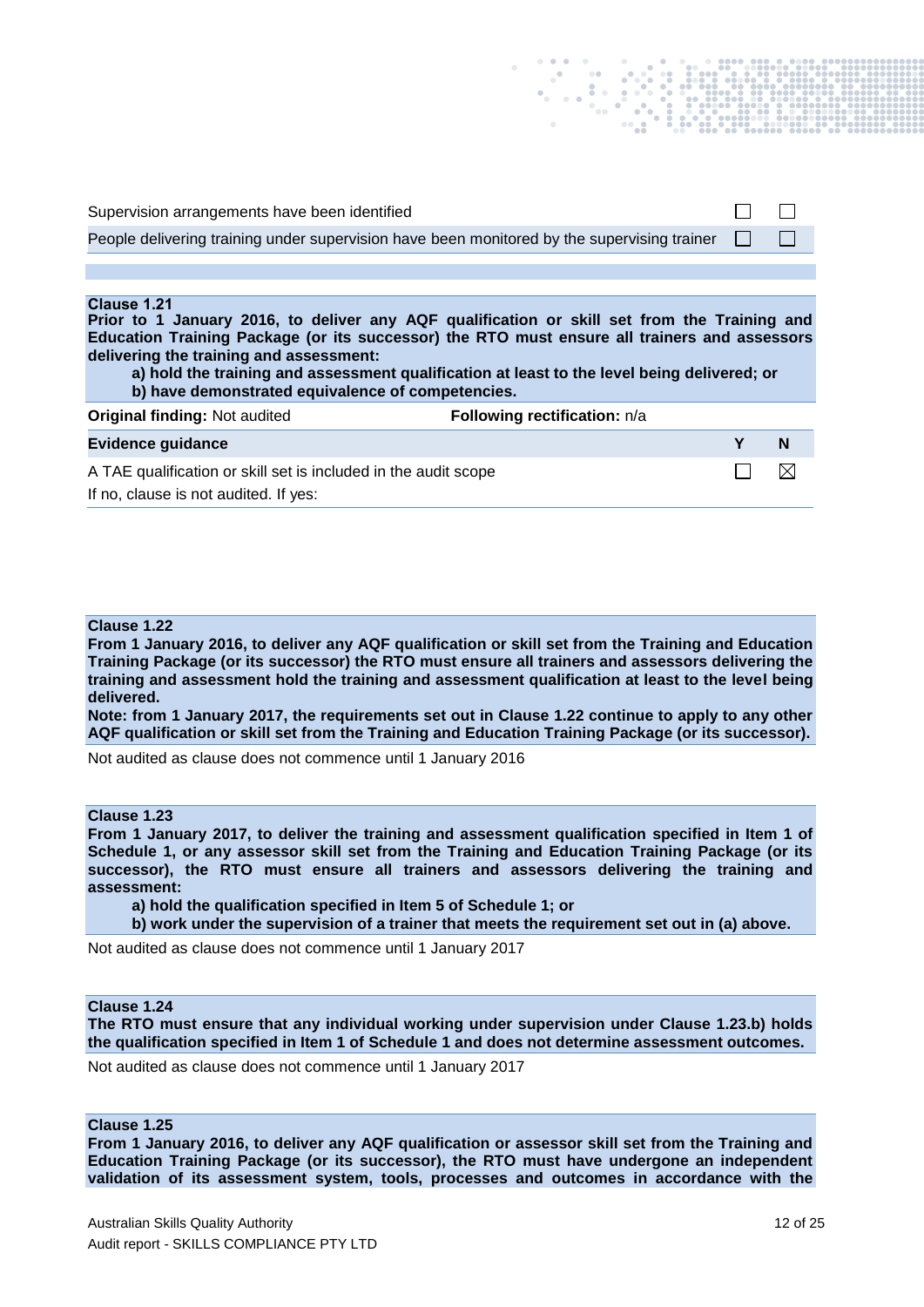**requirements contained in Schedule 2 (and the definitions of independent validation and validation).**

Not audited as clause does not commence until 1 January 2016

#### <span id="page-12-1"></span>**Clause 1.26**

**Subject to [Clause 1.27](#page-12-0) and unless otherwise approved by the VET Regulator, the RTO ensures that:**

**a) where a training product on its scope of registration is superseded, all learners' training and assessment is completed and the relevant AQF certification documentation is issued or learners are transferred into its replacement, within a period of one year from the date the replacement training product was released on the National Register;** 

**b) where an AQF qualification is no longer current and has not been superseded, all learners' training and assessment is completed and the relevant AQF certification documentation issued within a period of two years from the date the AQF qualification was removed or deleted from the National Register;** 

**c) where a skill set, unit of competency, accredited short course or module is no longer current and has not been superseded, all learners' training and assessment is completed and the relevant AQF certification documentation issued within a period of one year from the date the skill set, unit of competency, accredited short course or module was removed or deleted from the National Register; and**

**d) a new learner does not commence training and assessment in a training product that has been removed or deleted from the National Register.**

| <b>Original finding: Not audited</b>                                                                                                                                    | Following rectification: n/a |   |   |     |
|-------------------------------------------------------------------------------------------------------------------------------------------------------------------------|------------------------------|---|---|-----|
| <b>Evidence guidance</b>                                                                                                                                                |                              | Υ | N | N/A |
| One or more training products on the RTO's scope of registration has been<br>superseded, removed or deleted since 1 April 2015<br>If no, clause is not audited. If yes: |                              |   |   |     |
| Learners have been completed and issued certification or transferred to the<br>replacement within one year of training products being superseded                        |                              |   |   |     |
| Learners have been completed and issued certification within two years of<br>qualifications being removed or deleted                                                    |                              |   |   |     |
| Learners have been completed and issued certification within one year of skill sets,<br>units, modules or short courses being removed or deleted                        |                              |   |   |     |
| Learners are not commenced in training products that have been removed or deleted                                                                                       |                              |   |   |     |
|                                                                                                                                                                         |                              |   |   |     |
| Clause 1.27                                                                                                                                                             |                              |   |   |     |

<span id="page-12-0"></span>**The requirements specified in [Clause 1.26](#page-12-1) (a) do not apply where a training package requires the delivery of a superseded unit of competency.**

| <b>Original finding: Not audited</b>                                                                                                                                     | <b>Following rectification:</b> n/a |        |
|--------------------------------------------------------------------------------------------------------------------------------------------------------------------------|-------------------------------------|--------|
| <b>Evidence guidance</b>                                                                                                                                                 |                                     | N      |
| One or more training products on the RTO's scope of registration requires delivery of a $\Box$<br>superseded unit of competency<br>If no, clause is not audited. If yes: |                                     | $\Box$ |
| The superseded unit of competency has continued to be delivered as required by training $\Box$<br>product packaging rules                                                |                                     | $\pm$  |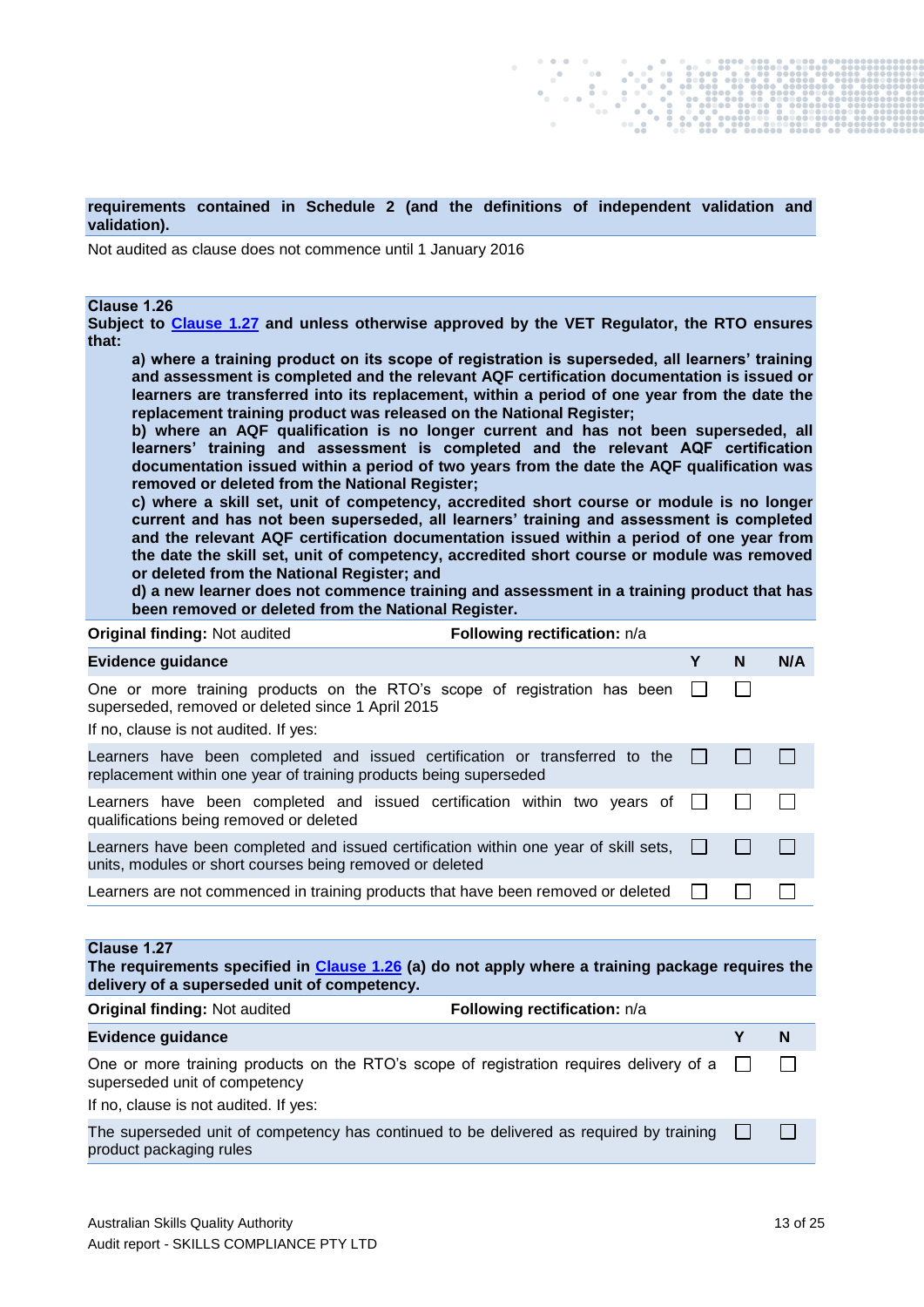## **STANDARD 2 The operations of the RTO are quality assured. To be compliant with Standard 2 the RTO must meet the following:**

#### **Clause 2.1**

**The RTO ensures it complies with these Standards at all times, including where services are being delivered on its behalf. This applies to all operations of an RTO within its scope of registration.**

| <b>Original finding: Compliant</b>                                                                      | <b>Following rectification:</b> n/a |   |
|---------------------------------------------------------------------------------------------------------|-------------------------------------|---|
| Evidence guidance                                                                                       |                                     | N |
| The RTO is compliant with the clauses sampled across all operations within its scope of<br>registration |                                     |   |

## **Clause 2.2**

**The RTO:**

**a) systematically monitors the RTO's training and assessment strategies and practices to ensure ongoing compliance with Standard 1; and**

**b) systematically evaluates and uses the outcomes of the evaluations to continually improve the RTO's training and assessment strategies and practices. Evaluation information includes but is not limited to quality/performance indicator data collected under Clause 7.5, validation outcomes, client, trainer and assessor feedback and complaints and appeals.**

**Original finding: Compliant <b>Following rectification:**  $n/a$ 

#### **Evidence guidance Y N**

Training and assessment strategies and practices are systematically monitored, including evaluation of:

| AVETMISS data<br>$\bullet$                                  |     |  |
|-------------------------------------------------------------|-----|--|
| quality indicator data<br>$\bullet$                         |     |  |
| validation outcomes<br>$\bullet$                            | IXI |  |
| client feedback<br>$\bullet$                                |     |  |
| trainer and assessor feedback<br>$\bullet$                  | IХI |  |
| complaints and appeals<br>$\bullet$                         |     |  |
| Outcomes of monitoring have informed improvement activities |     |  |

#### <span id="page-13-0"></span>**Clause 2.3**

**The RTO ensures that where services are provided on its behalf by a third party the provision of those services is the subject of a written agreement.**

| <b>Original finding: Not audited</b>                                                                                  | Following rectification: n/a |     |
|-----------------------------------------------------------------------------------------------------------------------|------------------------------|-----|
| Evidence guidance                                                                                                     |                              | – N |
| Third party arrangements are in place for delivery of services<br>If no, clauses $2.3 - 2.4$ are not audited. If yes: |                              | -M  |
| A written agreement is in place for each arrangement (also refer Clause 8.2)                                          |                              |     |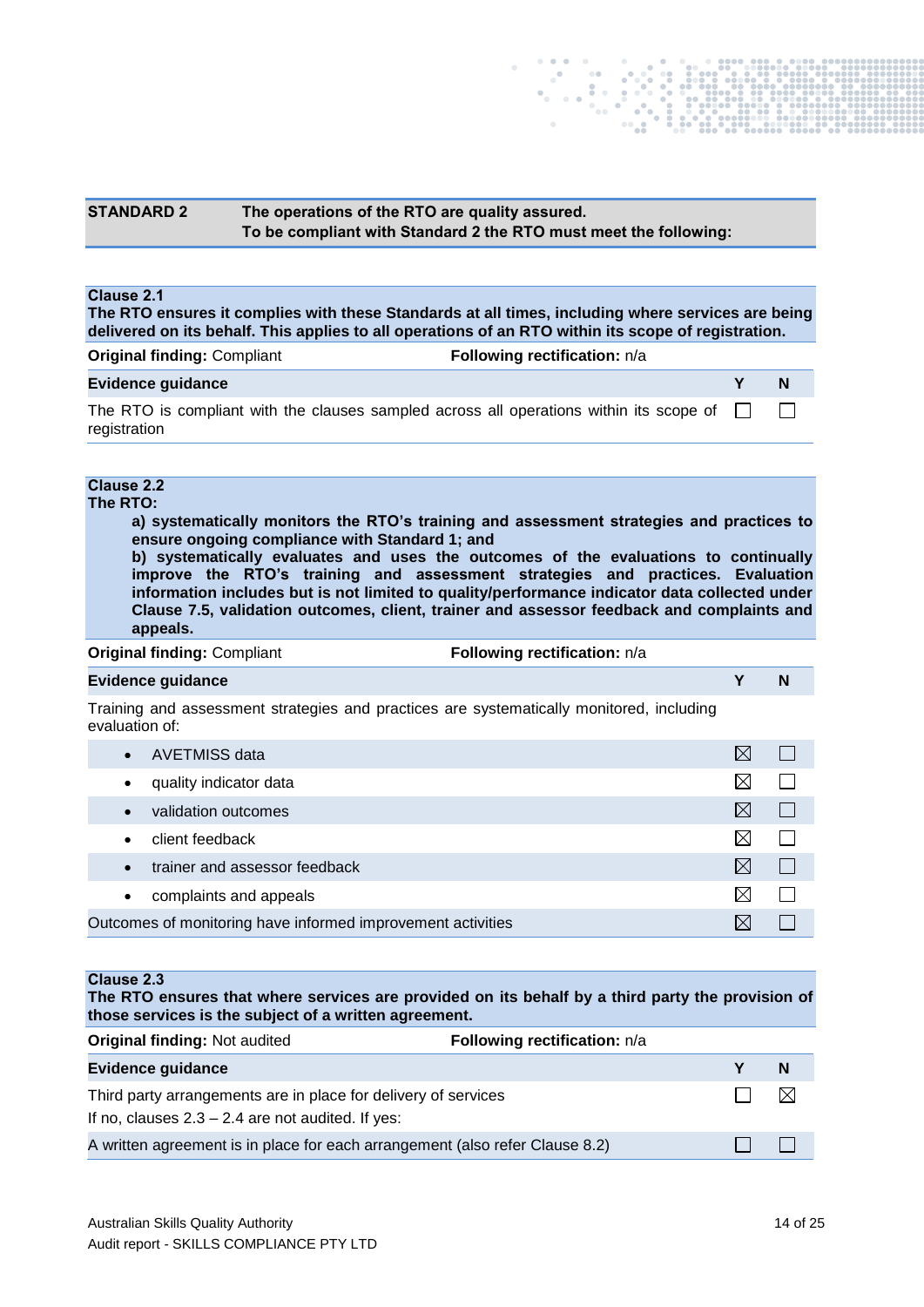#### **Clause 2.4**

**The RTO has sufficient strategies and resources to systematically monitor any services delivered on its behalf, and uses these to ensure that the services delivered comply with these Standards at all times.**

| <b>Original finding: Not audited</b>                                                                                                       | Following rectification: n/a |          |     |
|--------------------------------------------------------------------------------------------------------------------------------------------|------------------------------|----------|-----|
| <b>Evidence guidance</b>                                                                                                                   |                              | <b>N</b> | N/A |
| Strategies have been developed to systematically monitor third party arrangements $\Box$<br>to ensure services comply with these Standards |                              |          |     |
| The above strategies have been implemented                                                                                                 |                              | .        |     |

**STANDARD 3 The RTO issues, maintains and accepts AQF certification documentation in accordance with these Standards and provides access to learner records. To be compliant with Standard 3 the RTO must meet the following:**

#### **Clause 3.1**

**The RTO issues AQF certification documentation only to a learner whom it has assessed as meeting the requirements of the training product as specified in the relevant training package or VET accredited course.**

| <b>Original finding: Compliant</b> | Following rectification: n/a |
|------------------------------------|------------------------------|
|                                    |                              |

#### **Evidence guidance Y N**

Only learners who have been assessed as meeting the requirements of the training product  $\boxtimes$ П are issued with AQF certification documentation

|           | Clause 3.2<br>All AQF certification documentation issued by an RTO meets the requirements of Schedule 5. |  |   |  |
|-----------|----------------------------------------------------------------------------------------------------------|--|---|--|
|           | <b>Original finding: Compliant</b><br><b>Following rectification:</b> n/a                                |  |   |  |
|           | <b>Evidence guidance</b>                                                                                 |  | N |  |
|           | AQF certification documentation:                                                                         |  |   |  |
| $\bullet$ | complies with the AQF Qualifications Issuance Policy                                                     |  |   |  |
| $\bullet$ | complies with the requirements of Schedule 5 to these Standards                                          |  |   |  |
|           | a register of all qualifications issued is maintained                                                    |  |   |  |
|           |                                                                                                          |  |   |  |

Reference: **AQF Qualifications Issuance Policy, [AQF Qualifications Register Policy](http://www.aqf.edu.au/wp-content/uploads/2013/05/AQF_Register_Jan2013.pdf)** 

### **Clause 3.3**

**AQF certification documentation is issued to a learner within 30 calendar days of the learner being assessed as meeting the requirements of the training product if the training program in which the learner is enrolled is complete, and providing all agreed fees the learner owes to the RTO have been paid.**

| <b>Original finding: Compliant</b>                                                     | Following rectification: n/a |     |   |
|----------------------------------------------------------------------------------------|------------------------------|-----|---|
| <b>Evidence guidance</b>                                                               |                              |     | N |
| AQF certification documentation is issued within 30 days of all requirements being met |                              | ΙXι |   |
| Reasons for                                                                            |                              |     |   |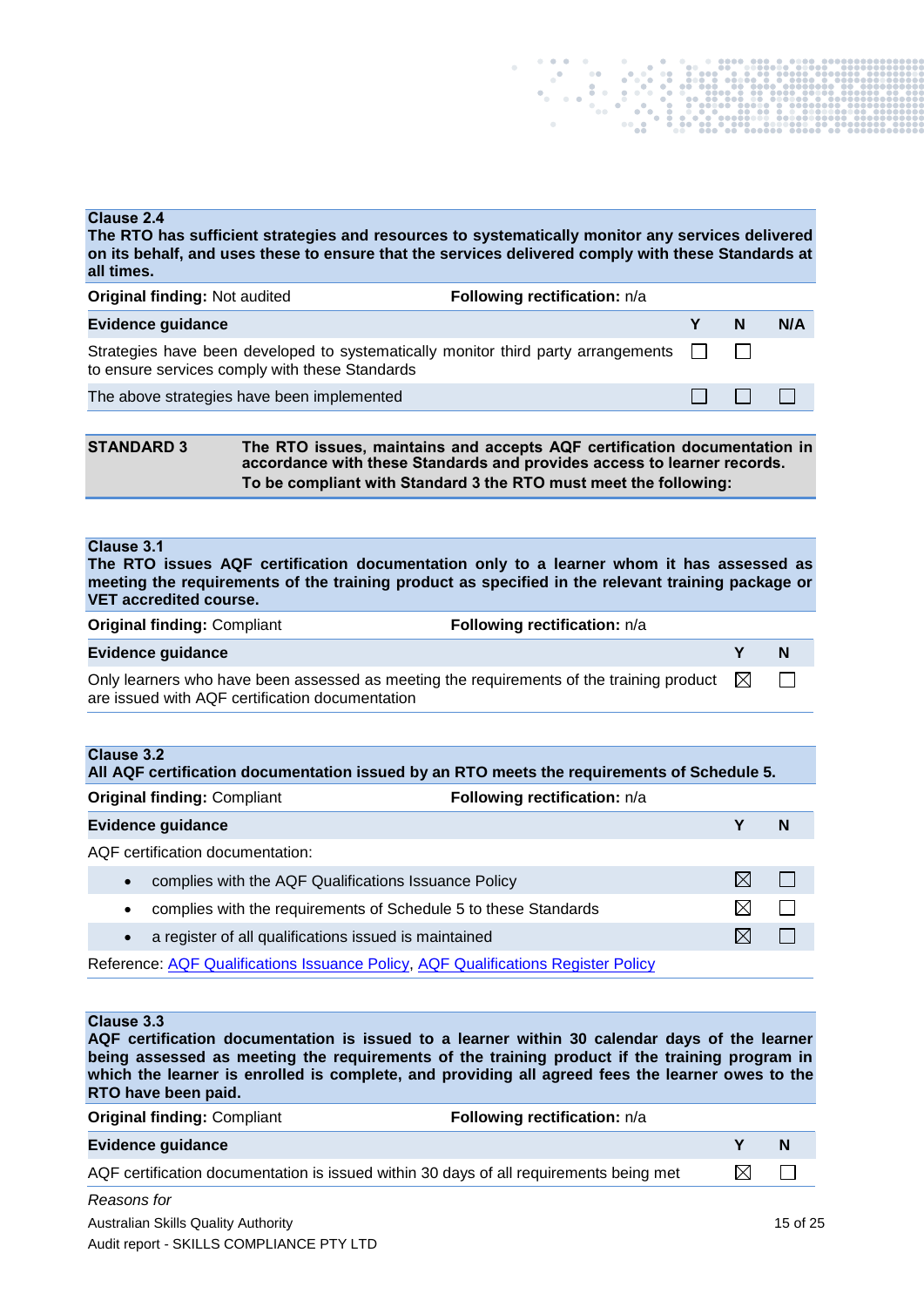

#### **Clause 3.4**

**Records of learner AQF certification documentation are maintained by the RTO in accordance with the requirements of Schedule 5 and are accessible to current and past learners.**

| <b>Original finding: Compliant</b>                                                                                                                   | Following rectification: n/a |     |                |
|------------------------------------------------------------------------------------------------------------------------------------------------------|------------------------------|-----|----------------|
| <b>Evidence guidance</b>                                                                                                                             |                              |     | $\blacksquare$ |
| Records of qualifications and statements of attainment issued, sufficient to enable $\boxtimes$<br>reissuance, are retained for a period of 30 years |                              |     | $\Box$         |
| The above records are accessible to current and past learners                                                                                        |                              | IXI |                |

#### **Clause 3.5**

**The RTO accepts and provides credit to learners for units of competency and/or modules (unless licensing or regulatory requirements prevent this) where these are evidenced by:** 

- **a) AQF certification documentation issued by any other RTO or AQF authorised issuing organisation; or**
- **b) authenticated VET transcripts issued by the Registrar.**

| <b>Original finding: Compliant</b>                                                                                                                                                                                     | Following rectification: n/a |   |
|------------------------------------------------------------------------------------------------------------------------------------------------------------------------------------------------------------------------|------------------------------|---|
| <b>Evidence guidance</b>                                                                                                                                                                                               |                              | N |
| Credit is provided to learners for units or modules where evidenced by AQF certification $\boxtimes$<br>documentation or an authenticated VET transcript (unless licensing or regulatory<br>requirements prevent this) |                              |   |

#### **Clause 3.6**

**The RTO meets the requirements of the Student Identifier scheme, including:**

**a) verifying with the Registrar, a Student Identifier provided to it by an individual before using that Student Identifier for any purpose;**

**b) ensuring that it will not issue AQF certification documentation to an individual without being in receipt of a verified Student Identifier for that individual, unless an exemption applies under the Student Identifiers Act 2014;**

**c) ensuring that where an exemption described in Clause 3.6 (b) applies, it will inform the student prior to either the completion of the enrolment or commencement of training and assessment, whichever occurs first, that the results of the training will not be accessible through the Commonwealth and will not appear on any authenticated VET transcript prepared by the Registrar; and**

**d) ensuring the security of Student Identifiers and all related documentation under its control, including information stored in its student management systems.**

#### **Original finding: Compliant <b>Following rectification:**  $n/a$

| <b>Evidence guidance</b>                                                                                                                  |    | N | N/A |
|-------------------------------------------------------------------------------------------------------------------------------------------|----|---|-----|
| Student Identifiers are verified before being used                                                                                        |    |   |     |
| AQF certification document is only issued to an individual with a verified Student $\boxtimes$<br>Identifier, unless an exemption applies |    |   |     |
| Where an exemption applies, learners are informed prior to commencement that $\Box$<br>results will not be included in the USI system     |    |   | ⊠   |
| Security of Student Identifiers and related records is ensured                                                                            | IX |   |     |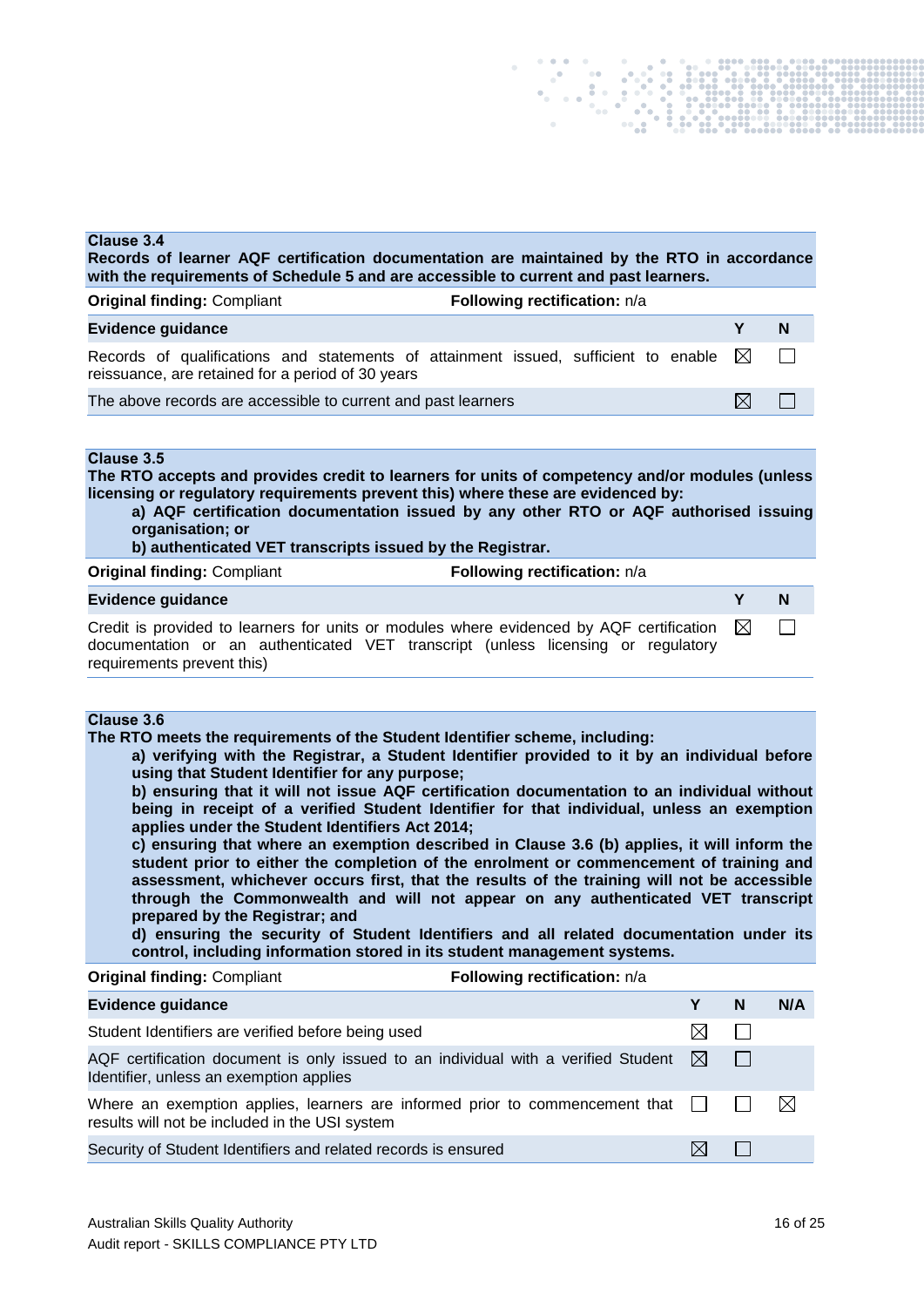| <b>STANDARD 4</b> | Accurate and accessible information about an RTO, its services and<br>performance is available to inform prospective and current learners and<br>clients. |
|-------------------|-----------------------------------------------------------------------------------------------------------------------------------------------------------|
|                   | To be compliant with Standard 4 the RTO must meet the following:                                                                                          |

#### **Clause 4.1**

**Information, whether disseminated directly by the RTO or on its behalf, is both accurate and factual, and:**

**a) accurately represents the services it provides and the training products on its scope of registration;**

**b) includes its RTO Code;**

**c) refers to another person or organisation in its marketing material only if the consent of that person or organisation has been obtained;** 

**d) uses the NRT Logo only in accordance with the conditions of use specified in Schedule 4;**

**e) makes clear where a third party is recruiting prospective learners for the RTO on its behalf;**

**f) distinguishes where it is delivering training and assessment on behalf of another RTO or where training and assessment is being delivered on its behalf by a third party;** 

**g) distinguishes between nationally recognised training and assessment leading to the issuance of AQF certification documentation from any other training or assessment delivered by the RTO;**

**h) includes the code and title of any training product, as published on the National Register, referred to in that information;**

**i) only advertises or markets a non-current training product while it remains on the RTO's scope of registration;**

**j) only advertises or markets that a training product it delivers will enable learners to obtain a licensed or regulated outcome where this has been confirmed by the industry regulator in the jurisdiction in which it is being advertised;** 

**k) includes details about any VET FEE-HELP, government funded subsidy or other financial support arrangements associated with the RTO's provision of training and assessment; and l) does not guarantee that:**

**i) a learner will successfully complete a training product on its scope of registration; or**

**ii) a training product can be completed in a manner which does not meet the requirements of [Clause 1.1](#page-3-0) and 1.2; or**

**iii) a learner will obtain a particular employment outcome where this is outside the control of the RTO.**

|           | <b>Original finding: Compliant</b>                                                                       | Following rectification: n/a |             |              |             |
|-----------|----------------------------------------------------------------------------------------------------------|------------------------------|-------------|--------------|-------------|
|           | <b>Evidence guidance</b>                                                                                 |                              | Υ           | N            | N/A         |
|           | Advertising and marketing:                                                                               |                              |             |              |             |
| $\bullet$ | is accurate and factual                                                                                  |                              | ⊠           | I.           |             |
| ٠         | accurately represents the services provided                                                              |                              | $\boxtimes$ |              |             |
| $\bullet$ | accurately represents the RTO scope of registration                                                      |                              | ⊠           | $\Box$       |             |
| $\bullet$ | includes the RTO code                                                                                    |                              | $\boxtimes$ | $\mathbf{L}$ |             |
| $\bullet$ | only refers to a person or organisation with their consent                                               |                              |             | $\mathbf{L}$ | $\boxtimes$ |
| $\bullet$ | uses the NRT logo in accordance with the conditions of use specified in<br>Schedule 4 of these Standards |                              |             |              | $\boxtimes$ |
| $\bullet$ | identifies where a third party is recruiting prospective learners on behalf of                           |                              |             |              | $\boxtimes$ |
|           | Australian Skills Quality Authority                                                                      |                              |             |              | 17 of 25    |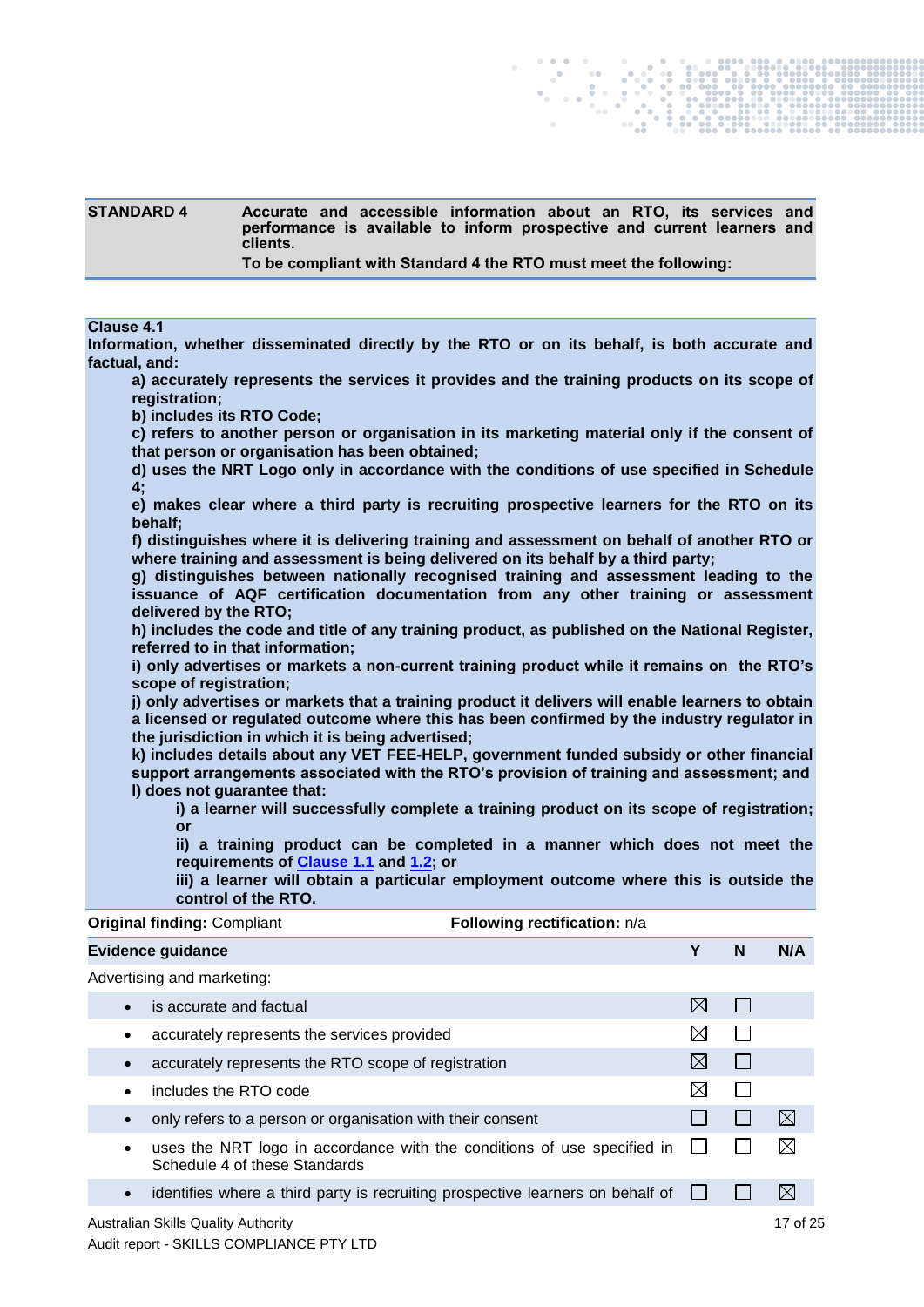|           | the RTO                                                                                              |              |             |
|-----------|------------------------------------------------------------------------------------------------------|--------------|-------------|
| $\bullet$ | identifies where training and assessment is being provided on behalf of<br>another RTO               |              | $\boxtimes$ |
| $\bullet$ | identifies where training and assessment is being provided by a third party                          |              | ⊠           |
| ٠         | distinguishes between national recognised training and other training                                |              | $\boxtimes$ |
| $\bullet$ | title of each<br>training<br>includes the code<br>and<br>product<br>as<br>per<br>www.training.gov.au | ⊠            |             |
| ٠         | includes accurate information about licensed or regulated outcomes                                   | ⊠            |             |
| $\bullet$ | includes details about financial support provided, including VET FEE-HELP                            | $\mathsf{L}$ | ⊠           |
| $\bullet$ | includes details about relevant government funding subsidies                                         | ⊠            |             |
|           | Does not guarantee that a learner:                                                                   |              |             |
| $\bullet$ | will successfully complete a training product                                                        | $\boxtimes$  |             |
| $\bullet$ | can complete a training product in a manner not compliant with Clauses 1.1<br>or $1.2$               | ⊠            |             |
|           | will obtain a particular employment outcome unless this is in the control of<br>the RTO              | ⊠            |             |
|           |                                                                                                      |              |             |

| <b>STANDARD 5</b> | Each learner is properly informed and protected.                 |
|-------------------|------------------------------------------------------------------|
|                   | To be compliant with Standard 5 the RTO must meet the following: |

#### **Clause 5.1**

**Prior to enrolment or the commencement of training and assessment, whichever comes first, the RTO provides advice to the prospective learner about the training product appropriate to meeting the learner's needs, taking into account the individual's existing skills and competencies.**

**Original finding: Compliant <b>Following rectification:**  $n/a$ 

#### **Evidence guidance Y N**

Information is provided to prospective learners, prior to enrolment or commencement of  $\boxtimes$ training or assessment whichever comes first, about the training product appropriate to meeting the learner's needs, taking into account the individual's existing skills and competencies

#### **Clause 5.2**

**Prior to enrolment or the commencement of training and assessment, whichever comes first, the RTO provides, in print or through referral to an electronic copy, current and accurate information that enables the learner to make informed decisions about undertaking training with the RTO and at a minimum includes the following content:** 

**a) the code, title and currency of the training product to which the learner is to be enrolled, as published on the National Register;**

**b) the training and assessment, and related educational and support services the RTO will provide to the learner including the:**

- **i) estimated duration;**
- **ii) expected locations at which it will be provided;**
- **iii) expected modes of delivery;**

 $\Box$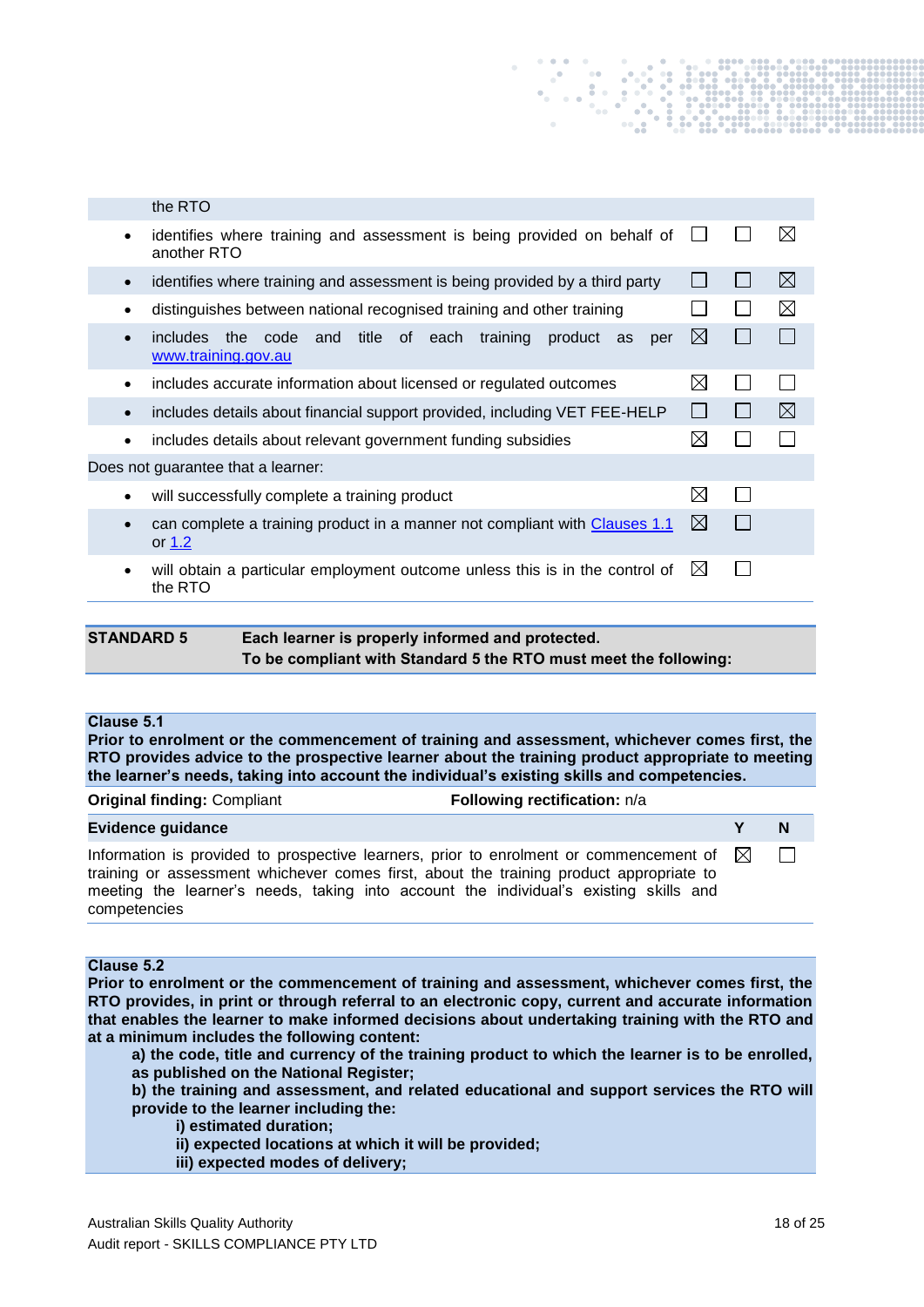**iv) name and contact details of any third party that will provide training and/or assessment, and related educational and support services to the learner on the RTO's behalf; and**

**v) any work placement arrangements.** 

**c) the RTO's obligations to the learner, including that the RTO is responsible for the quality of the training and assessment in compliance with these Standards, and for the issuance of the AQF certification documentation.**

**d) the learner's rights, including:**

**i) details of the RTO's complaints and appeals process required by [Standard 6;](#page-19-0) and**

**ii) if the RTO, or a third party delivering training and assessment on its behalf, closes or ceases to deliver any part of the training product that the learner is enrolled in; e) the learner's obligations:**

**i) in relation to the repayment of any debt to be incurred under the VET FEE-HELP scheme arising from the provision of services;** 

**ii) any requirements the RTO requires the learner to meet to enter and successfully complete their chosen training product; and**

**iii) any materials and equipment that the learner must provide; and**

**f) information on the implications for the learner of government training entitlements and subsidy arrangements in relation to the delivery of the services.**

|            | <b>Original finding: Compliant</b><br>Following rectification: n/a                                                          |             |              |              |
|------------|-----------------------------------------------------------------------------------------------------------------------------|-------------|--------------|--------------|
|            | <b>Evidence guidance</b>                                                                                                    | Y           | N            | N/A          |
| following: | Prior to enrolment or commencement, written information is provided on the                                                  |             |              |              |
| $\bullet$  | code and title of the training product as per www.training.gov.au                                                           | ⊠           | $\perp$      |              |
| $\bullet$  | currency of the training product                                                                                            | $\boxtimes$ |              |              |
| $\bullet$  | estimated duration of training and/or assessment                                                                            | $\boxtimes$ | $\Box$       |              |
| $\bullet$  | location/s where training and/or assessment will be provided                                                                | ⊠           |              |              |
| $\bullet$  | mode/s of delivery                                                                                                          | ⊠           | $\mathbf{L}$ |              |
| $\bullet$  | name and contact details of any third party providing services                                                              |             |              | $\boxtimes$  |
| $\bullet$  | work placement arrangements                                                                                                 |             |              | $\boxtimes$  |
| $\bullet$  | confirmation that the RTO is responsible for compliance of training and/or<br>assessment                                    | $\boxtimes$ |              |              |
| $\bullet$  | confirmation that the RTO is responsible for issuance of AQF certification<br>documentation                                 | ⊠           |              |              |
| ٠          | details of the RTO complaints and appeals processes (also refer Clauses<br>$6.1 - 6.4$                                      | $\boxtimes$ |              |              |
| $\bullet$  | the learner's rights if the RTO or a third party closes or ceases to deliver the<br>agreed training and/or assessment       | ⊠           |              |              |
| ٠          | the learner's obligation to repay any VET FEE-HELP debt                                                                     |             |              | $\boxtimes$  |
| $\bullet$  | any entry requirements                                                                                                      | ⊠           |              | $\mathbf{I}$ |
| ٠          | any materials and equipment the learner must provide                                                                        | $\boxtimes$ |              |              |
| $\bullet$  | any implications on the learner's entitlement to access government funding<br>by undertaking the training and/or assessment |             |              | $\boxtimes$  |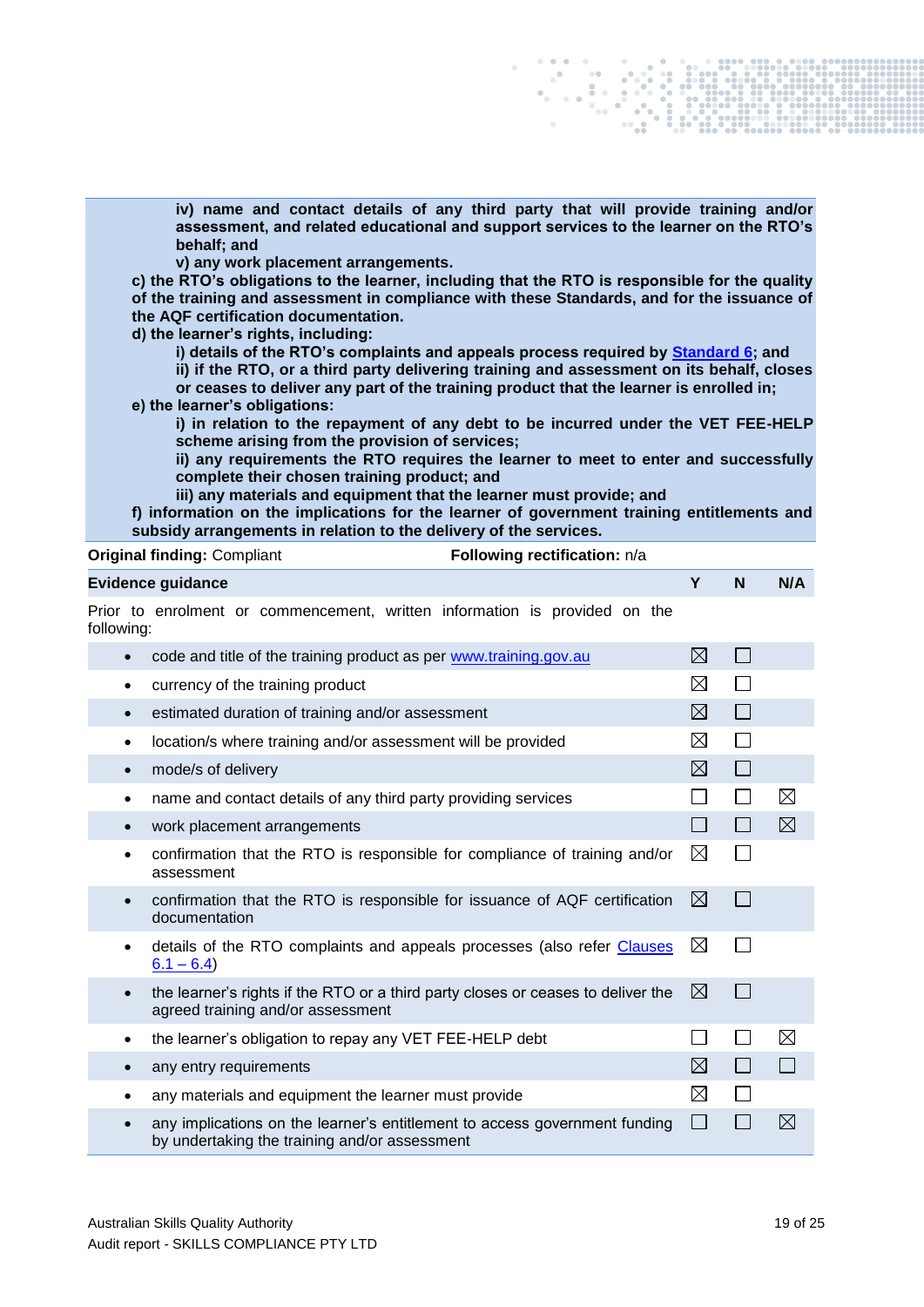#### **Clause 5.3**

**Where the RTO collects fees from the individual learner, either directly or through a third party, the RTO provides or directs the learner to information prior to enrolment or the commencement of training and assessment, whichever comes first, specifying:** 

- **a) all relevant fee information including:**
	- **i) fees that must be paid to the RTO; and**

**ii) payment terms and conditions including deposits and refunds;** 

**b) the learner's rights as a consumer, including but not limited to any statutory cooling-off period, if one applies;** 

**c) the learner's right to obtain a refund for services not provided by the RTO in the event the:**

**i) arrangement is terminated early; or**

**ii) the RTO fails to provide the agreed services.**

| <b>Original finding: Compliant</b> | Following rectification: n/a |
|------------------------------------|------------------------------|
|------------------------------------|------------------------------|

| <b>Evidence guidance</b>                                                                       | Y  | N | N/A |
|------------------------------------------------------------------------------------------------|----|---|-----|
| Fees are collected from individual learners<br>If no, clause is not audited. If yes:           |    |   |     |
| information is provided on the following,<br>prior to enrolment or<br>Written<br>commencement: |    |   |     |
| all fees that must be paid<br>$\bullet$                                                        | IX |   |     |
| payment terms and conditions<br>$\bullet$                                                      | IX |   |     |
| refund terms and conditions<br>$\bullet$                                                       | ⋉  |   |     |
| the learner's statutory right to a cooling-off period<br>$\bullet$                             |    |   | IX  |

#### **Clause 5.4**

**Where there are any changes to agreed services, the RTO advises the learner as soon as practicable, including in relation to any new third party arrangements or a change in ownership or changes to existing third party arrangements.**

| <b>Original finding: Compliant</b>                     | Following rectification: n/a |     |              |     |
|--------------------------------------------------------|------------------------------|-----|--------------|-----|
| Evidence guidance                                      |                              |     | <b>N</b>     | N/A |
| Learners are advised of any changes to agreed services |                              | IXL | $\mathbf{1}$ |     |

#### <span id="page-19-0"></span>**STANDARD 6 Complaints and appeals are recorded, acknowledged and dealt with fairly, efficiently and effectively. Subject to [Clause 6.6,](#page-21-0) to be compliant with Standard 6 an RTO must meet the following:**

### <span id="page-19-1"></span>**Clause 6.1**

**The RTO has a complaints policy to manage and respond to allegations involving the conduct of: a) the RTO, its trainers, assessors or other staff;**

**b) a third party providing services on the RTO's behalf, its trainers, assessors or other staff; or**

#### **c) a learner of the RTO.**

| <b>Original finding: Compliant</b><br>Following rectification: n/a |  |  |            |
|--------------------------------------------------------------------|--|--|------------|
| <b>Evidence quidance</b>                                           |  |  | <b>N/A</b> |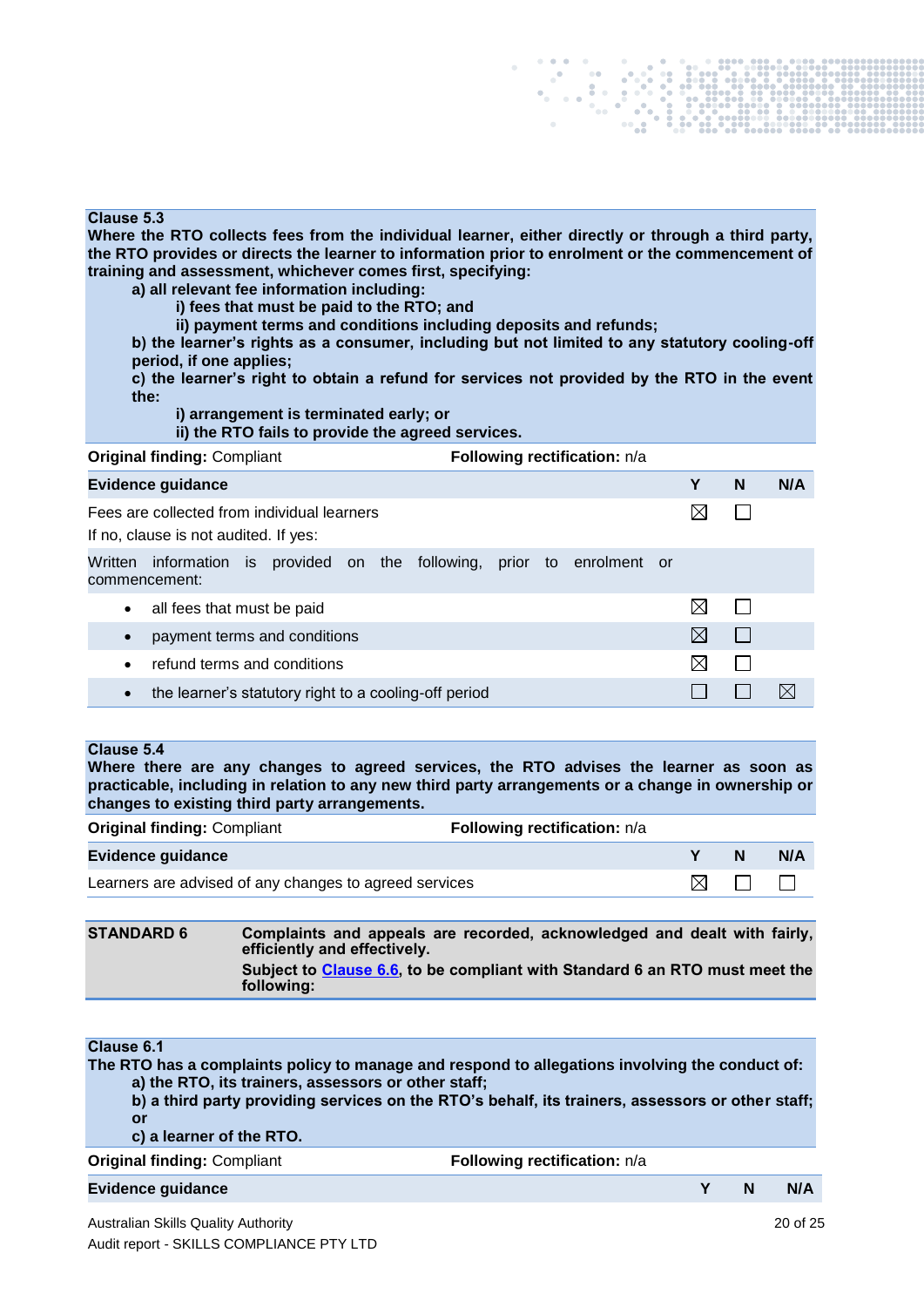The RTO is an employer or volunteer organisation and:

- learners consist only of employees or members, and
- learners do not pay any fees, and
- an organisational complaints and appeals policy is in place broad enough to cover all training and/or assessment services provided.

If yes to the above, Clauses  $6.1 - 6.4$  are not audited, go to Clause  $6.5$ . If no:

A complaints policy (may be combined with appeals) has been developed to respond to complaints about:

| the RTO<br>٠               | ×         |  |
|----------------------------|-----------|--|
| • RTO staff                | $\bowtie$ |  |
| learners                   | $\bowtie$ |  |
| third parties<br>$\bullet$ |           |  |

#### **Clause 6.2**

**The RTO has an appeals policy to manage requests for a review of decisions, including assessment decisions, made by the RTO or a third party providing services on the RTO's behalf.**

| <b>Original finding: Compliant</b>                                                                                             | <b>Following rectification:</b> n/a |     |   |
|--------------------------------------------------------------------------------------------------------------------------------|-------------------------------------|-----|---|
| <b>Evidence guidance</b>                                                                                                       |                                     |     | N |
| An appeals policy has been developed covering decisions made for or on behalf of the<br>RTO (may be combined with complaints): |                                     | - M |   |

#### **Clause 6.3**

**The RTO's complaints policy and appeals policy:**

**a) ensure the principles of natural justice and procedural fairness are adopted at every stage of the complaint and appeal process;**

**b) are publicly available;** 

**c) set out the procedure for making a complaint or requesting an appeal;** 

**d) ensure complaints and requests for an appeal are acknowledged in writing and finalised as soon as practicable; and**

**e) provide for review by an appropriate party independent of the RTO and the complainant or appellant, at the request of the individual making the complaint or appeal, if the processes fail to resolve the complaint or appeal.**

| <b>Original finding: Compliant</b> |                                                                     | Following rectification: n/a                                                |             |        |  |
|------------------------------------|---------------------------------------------------------------------|-----------------------------------------------------------------------------|-------------|--------|--|
|                                    | <b>Evidence guidance</b>                                            |                                                                             |             |        |  |
|                                    | The complaints and appeals policy/ies:                              |                                                                             |             |        |  |
|                                    | adopt the principles of natural justice and procedural fairness by: |                                                                             |             |        |  |
| $\circ$                            | informing those involved of the allegations                         |                                                                             | X           |        |  |
| $\circ$                            |                                                                     | providing those involved an opportunity to present their side of the matter | $\boxtimes$ | H.     |  |
| $\circ$                            | operating in a fair an unbiased way                                 |                                                                             |             |        |  |
|                                    | are publicly available                                              |                                                                             | $\boxtimes$ | $\Box$ |  |
|                                    | include a procedure for submitting a complaint or appeal            |                                                                             | ⋉           |        |  |
|                                    | ensure complaints and appeals are acknowledged in writing           |                                                                             |             |        |  |
|                                    |                                                                     |                                                                             |             |        |  |

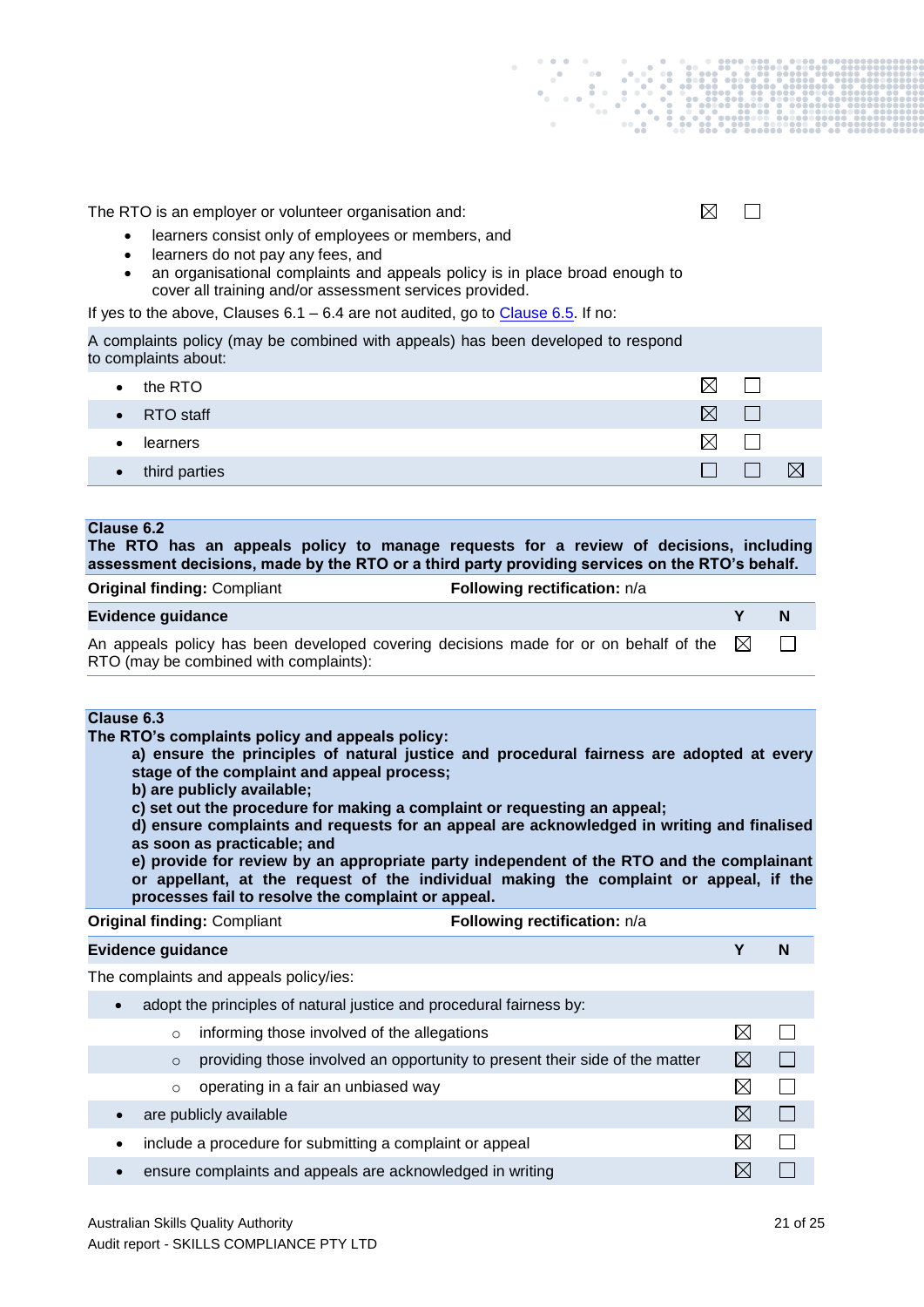<span id="page-21-1"></span>

| ensure complaints and appeals are finalised as soon as practicable                                                                                                                                                                                                                                                                                                                                                                                  |                                                                                                                                                                            |   | $\boxtimes$      |             |
|-----------------------------------------------------------------------------------------------------------------------------------------------------------------------------------------------------------------------------------------------------------------------------------------------------------------------------------------------------------------------------------------------------------------------------------------------------|----------------------------------------------------------------------------------------------------------------------------------------------------------------------------|---|------------------|-------------|
| provide for review of complaints and appeals by an independent party                                                                                                                                                                                                                                                                                                                                                                                |                                                                                                                                                                            |   | $\boxtimes$      |             |
|                                                                                                                                                                                                                                                                                                                                                                                                                                                     |                                                                                                                                                                            |   |                  |             |
| <b>Clause 6.4</b><br>Where the RTO considers more than 60 calendar days are required to process and finalise the<br>complaint or appeal, the RTO:<br>calendar days are required; and                                                                                                                                                                                                                                                                | a) informs the complainant or appellant in writing, including reasons why more than 60<br>b) regularly updates the complainant or appellant on the progress of the matter. |   |                  |             |
| <b>Original finding: Compliant</b>                                                                                                                                                                                                                                                                                                                                                                                                                  | Following rectification: n/a                                                                                                                                               |   |                  |             |
| <b>Evidence guidance</b>                                                                                                                                                                                                                                                                                                                                                                                                                            |                                                                                                                                                                            | Y | N                | N/A         |
| Where more than 60 calendar days have been required to process a complaint or<br>appeal:                                                                                                                                                                                                                                                                                                                                                            |                                                                                                                                                                            | ⊠ |                  |             |
| the complainant or appellant is advised in writing of the reasons<br>$\bullet$                                                                                                                                                                                                                                                                                                                                                                      |                                                                                                                                                                            | ⊠ | $\mathsf{L}$     |             |
| the complainant or appellant is regularly updated in writing<br>$\bullet$                                                                                                                                                                                                                                                                                                                                                                           |                                                                                                                                                                            | ⊠ | $\sim$           |             |
|                                                                                                                                                                                                                                                                                                                                                                                                                                                     | a) securely maintains records of all complaints and appeals and their outcomes; and                                                                                        |   |                  |             |
| <b>Clause 6.5</b><br>The RTO:<br>action to eliminate or mitigate the likelihood of reoccurrence.                                                                                                                                                                                                                                                                                                                                                    | b) identifies potential causes of complaints and appeals and takes appropriate corrective                                                                                  |   |                  |             |
| <b>Original finding: Compliant</b>                                                                                                                                                                                                                                                                                                                                                                                                                  | Following rectification: n/a                                                                                                                                               |   |                  |             |
| <b>Evidence guidance</b>                                                                                                                                                                                                                                                                                                                                                                                                                            |                                                                                                                                                                            | Y | N                | N/A         |
| Secure records are maintained of all complaints and appeals and their outcomes                                                                                                                                                                                                                                                                                                                                                                      |                                                                                                                                                                            |   |                  | $\boxtimes$ |
| Potential cause of complaints and appeals are identified and corrective action taken                                                                                                                                                                                                                                                                                                                                                                |                                                                                                                                                                            |   |                  | $\boxtimes$ |
| <b>Clause 6.6</b><br>Where the RTO is an employer or a volunteer organisation whose learners solely consist of its<br>employees or members, does not charge fees for the training and/or assessment, and does not<br>have in place a specific complaints and appeals policy in accordance with Clauses 6.1 & 6.2, the<br>organisation has a complaints and appeals policy which is sufficiently broad to cover the services<br>provided by the RTO. |                                                                                                                                                                            |   |                  |             |
| <b>Original finding: Compliant</b>                                                                                                                                                                                                                                                                                                                                                                                                                  | Following rectification: n/a                                                                                                                                               |   |                  |             |
| <b>Evidence guidance</b><br>An organisational complaints and appeals policy is in place broad enough to cover all                                                                                                                                                                                                                                                                                                                                   |                                                                                                                                                                            |   | Y<br>$\boxtimes$ | N           |

**STANDARD 7 The RTO has effective governance and administration arrangements in place. To be compliant with Standard 7 the RTO must meet the following:**

## **Clause 7.1**

**The RTO ensures that its executive officers or high managerial agent:**

<span id="page-21-0"></span>training and/or assessment services provided.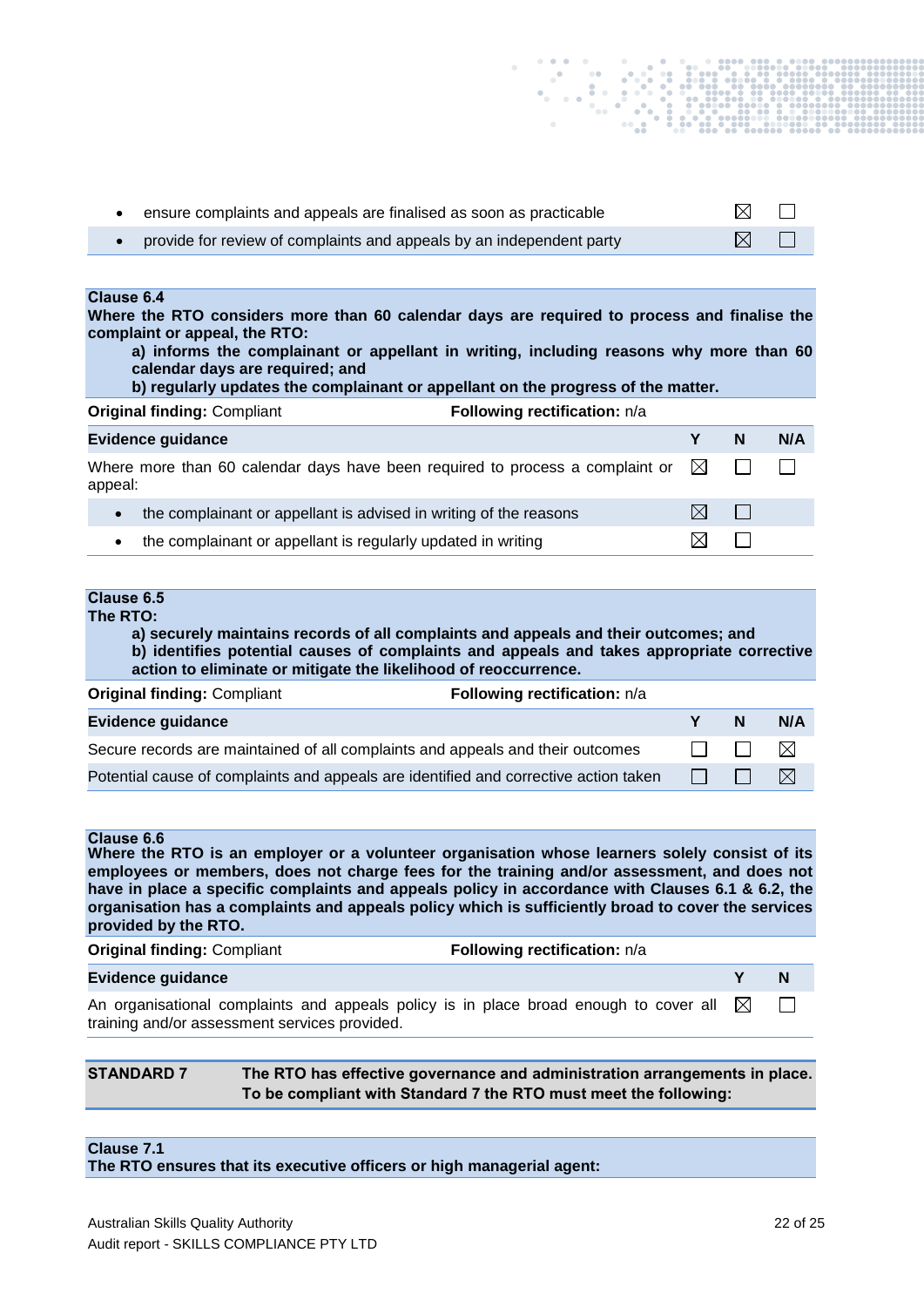**a) are vested with sufficient authority to ensure the RTO complies with the RTO Standards at all times; and**

 $\mathbb{R}$ 

**b) meet each of the relevant criteria specified in the Fit and Proper Person Requirements in Schedule 3.**

Not audited

## **Clause 7.2**

**The RTO satisfies the** *Financial Viability Risk Assessment Requirements***.**

Not audited

## **Clause 7.3**

**Where the RTO requires, either directly or through a third party, a prospective or current learner to prepay fees in excess of a total of \$1500 (being the threshold prepaid fee amount), the RTO must meet the requirements set out in the Requirements for Fee Protection in Schedule 6.**

| <b>Original finding: Not audited</b><br>Following rectification: n/a                                                                                                                                                                                                                                                                                                                                                                                                     |   |             |     |
|--------------------------------------------------------------------------------------------------------------------------------------------------------------------------------------------------------------------------------------------------------------------------------------------------------------------------------------------------------------------------------------------------------------------------------------------------------------------------|---|-------------|-----|
| <b>Evidence guidance</b>                                                                                                                                                                                                                                                                                                                                                                                                                                                 | Y | N           | N/A |
| Prepaid fees in excess of \$1,500 are collected from individual learners<br>If no, clause is not audited. If yes:                                                                                                                                                                                                                                                                                                                                                        |   | $\boxtimes$ |     |
| <b>Government entities and universities</b>                                                                                                                                                                                                                                                                                                                                                                                                                              |   |             |     |
| The RTO implements a policy addressing learner fee protection arrangements. This<br>policy details how, if the RTO is unable to provide services for which the learner has<br>prepaid, the learner will either:                                                                                                                                                                                                                                                          |   |             |     |
| be placed into an equivalent course such that:<br>$\bullet$<br>the new location is suitable to the learner<br>$\Omega$<br>the learner receives the full services for which they have prepaid at<br>$\circ$<br>no additional cost to the learner; or                                                                                                                                                                                                                      |   |             |     |
| be paid a refund of any prepaid fees for services yet to be delivered above<br>$\bullet$<br>the threshold prepaid fee amount                                                                                                                                                                                                                                                                                                                                             |   |             |     |
| <b>Other RTOs</b>                                                                                                                                                                                                                                                                                                                                                                                                                                                        |   |             |     |
| All learners are protected by one or more of the following:                                                                                                                                                                                                                                                                                                                                                                                                              |   |             |     |
| the RTO holds an unconditional financial guarantee from a bank operating in<br>$\bullet$<br>Australia where:<br>the guarantee is for an amount no less than the total amount of<br>$\circ$<br>prepaid fees held by the RTO in excess of the threshold prepaid fee<br>amount for each learner for services to be provided by the RTO to<br>those learners; and<br>all establishment and ongoing maintenance costs for the bank<br>$\circ$<br>guarantee are met by the RTO |   |             |     |
| the RTO holds current membership of a Tuition Assurance Scheme<br>approved by ASQA                                                                                                                                                                                                                                                                                                                                                                                       |   |             |     |
| any other fee protection measure approved by ASQA                                                                                                                                                                                                                                                                                                                                                                                                                        |   |             |     |

## **Clause 7.4**

**The RTO holds public liability insurance that covers the scope of its operations throughout its registration period.**

**Original finding:** Not audited **Following rectification:**  $n/a$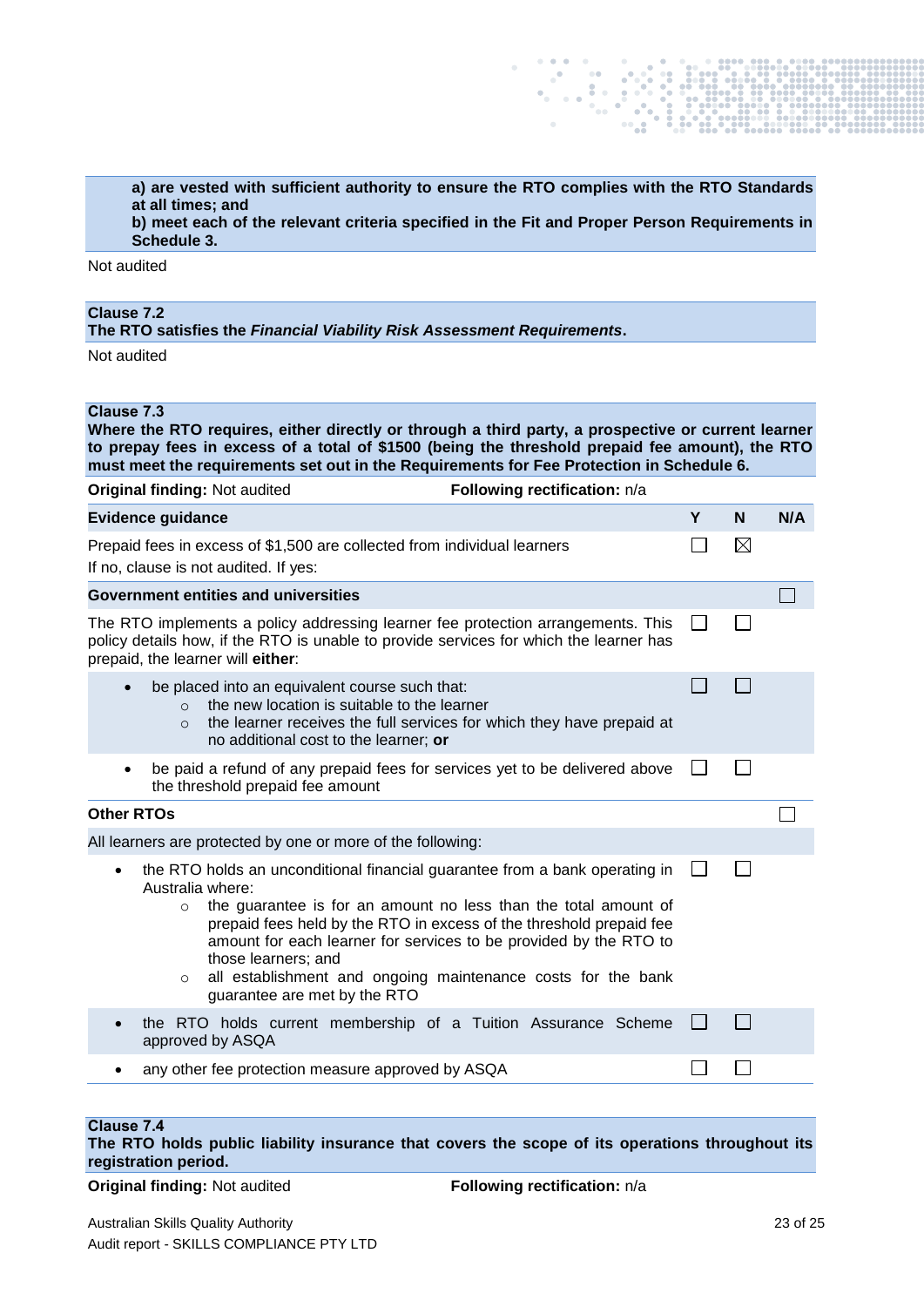| <b>Evidence guidance</b>                     |  |  |  |
|----------------------------------------------|--|--|--|
| Public liability insurance is in place that: |  |  |  |
| provides coverage for the RTO                |  |  |  |
| covers training and assessment activities    |  |  |  |

#### **Clause 7.5**

**The RTO provides accurate and current information as required by the** *Data Provision Requirements* **as updated from time to time.**

Not audited

| <b>STANDARD 8</b> | The RTO cooperates with the VET Regulator and is legally compliant at all<br>times. |
|-------------------|-------------------------------------------------------------------------------------|
|                   | To be compliant with Standard 8 the RTO must meet the following:                    |

## **Clause 8.1**

**The RTO cooperates with the VET Regulator:** 

**a) by providing accurate and truthful responses to information requests from the VET Regulator relevant to the RTO's registration;**

**b) in the conduct of audits and the monitoring of its operations;**

**c) by providing quality/performance indicator data;**

**d) by providing information about substantial changes to its operations or any event that would significantly affect the RTO's ability to comply with these standards within 90 calendar days of the change occurring;** 

**e) by providing information about significant changes to its ownership within 90 calendar days of the change occurring; and** 

**f) in the retention, archiving, retrieval and transfer of records.**

| <b>Original finding: Compliant</b> | Following rectification: n/a |
|------------------------------------|------------------------------|
|------------------------------------|------------------------------|

#### **Evidence guidance Y N**

The RTO co-operates with ASQA:

| $\bullet$ | by providing accurate and truthful responses to information requests relevant to the<br>RTO's registration                                                                                                                                              | IХ          |  |
|-----------|---------------------------------------------------------------------------------------------------------------------------------------------------------------------------------------------------------------------------------------------------------|-------------|--|
| $\bullet$ | in the conduct of audits and the monitoring of its operations                                                                                                                                                                                           |             |  |
|           | by providing quality/performance indicator data                                                                                                                                                                                                         |             |  |
| ٠         | by providing information about substantial changes to its operations or significant<br>changes to its ownership or any event that would significantly affect the RTO's<br>ability to comply with these standards within 90 days of the change occurring | $\boxtimes$ |  |
| $\bullet$ | in the retention, archiving, retrieval and transfer of records                                                                                                                                                                                          |             |  |

Reference: ASQA General Direction – [Retention requirements for completed student assessment items](http://www.asqa.gov.au/verve/_resources/General_direction_Retaining_student_assessment.pdf)

#### **Clause 8.2**

**The RTO ensures that any third party delivering services on its behalf is required under written agreement to cooperate with the VET Regulator:**

**a) by providing accurate and factual responses to information requests from the VET Regulator relevant to the delivery of services; and**

**b) in the conduct of audits and the monitoring of its operations.**